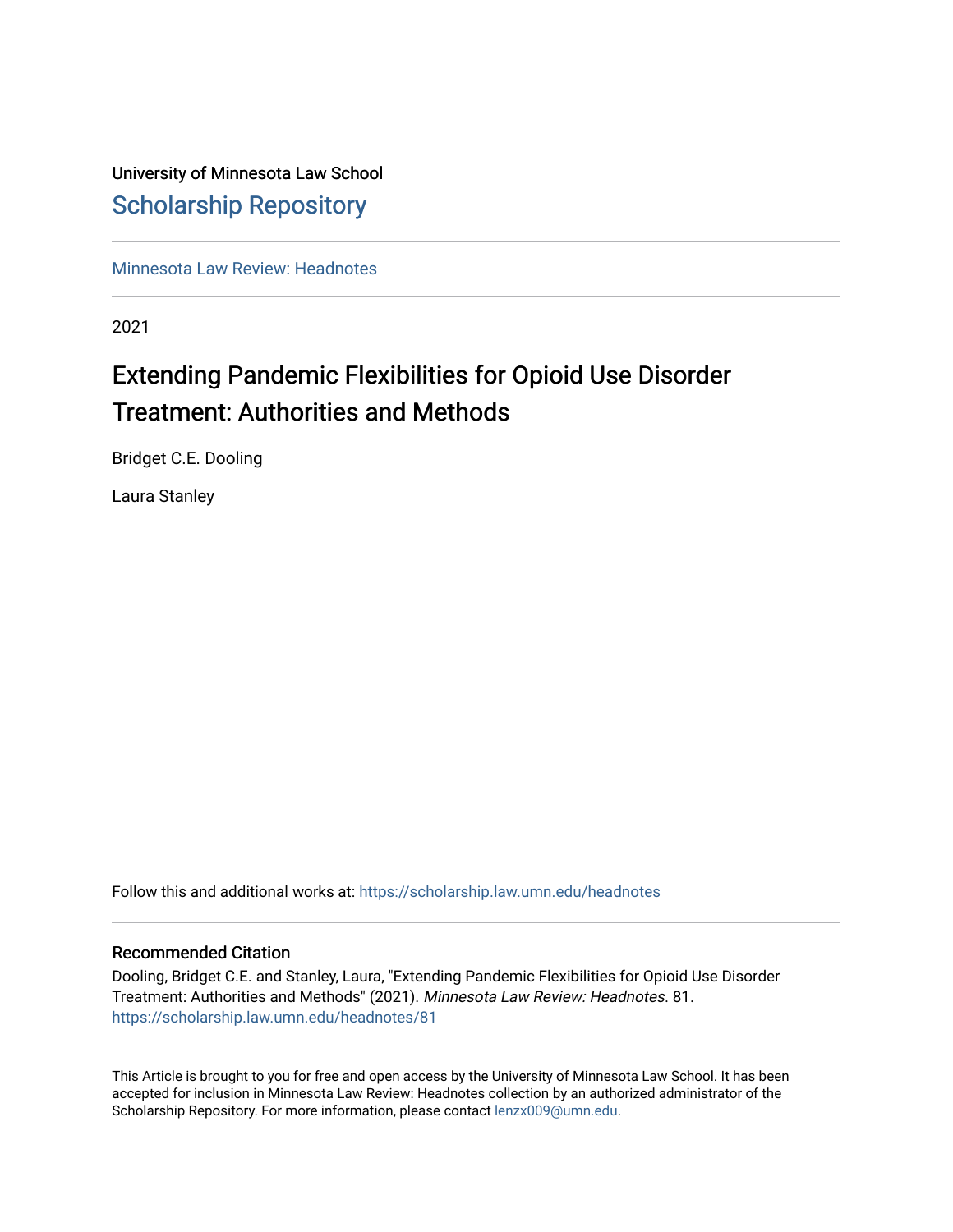# **Essay**

# **Extending Pandemic Flexibilities for Opioid Use Disorder Treatment: Authorities and Methods**

# **Bridget C.E. Dooling & Laura Stanley\***

# INTRODUCTION

In the third week of March 2020, almost two months after the Secretary of the Department of Health and Human Services (HHS) declared COVID-19 a public health emergency,<sup>1</sup> officers in Wyoming County, West Virginia responded to fourteen opioid overdose calls.<sup>2</sup> This was not unusual. From 2014 to 2016, Wyoming County had the highest overdose death rate in West Virginia.<sup>3</sup> One report indicates that Wyoming County has the highest rate of prescription drug overdose deaths in the United States.<sup>4</sup>

Buprenorphine and methadone help alleviate the withdrawal

1. U.S. DEP'T OF HEALTH & HUM. SERVS., DETERMINATION THAT A PUBLIC HEALTH EMERGENCY EXISTS (2020), https://www.phe.gov/emergency/news/ healthactions/phe/Pages/2019-nCoV.aspx [https://perma.cc/ATY7-8JWT]. 

2. Mary Catherine Brooks, *Wyoming County Hit With* 9 Overdoses in 36 Hours, REGISTER-HERALD (Apr. 2, 2020), https://www.register-herald.com/news/crime/ wyoming-county-hit-with-9-overdoses-in-36-hours/article\_cc4a34a9-b874-5da7 -8415-b1d1e941e183.html [https://perma.cc/KSB8-HGE4].

3. W. VA. DEP'T OF HEALTH & HUM. RES., 2016 WEST VIRGINIA OVERDOSE FATALITY ANALYSIS 1, 9 (2017), https://dhhr.wv.gov/bph/Documents/ODCP%20Reports% 202017/2016%20West%20Virginia%20Overdose%20Fatality%20Analysis\_ 004302018.pdf [https://perma.cc/9LW8-AJZD]. 

4. Wendy Holdren, Report Shows Wyoming County Worst in Country for Prescrip*tion Drug Deaths*, REGISTER-HERALD (Aug. 21, 2016), https://www.register -herald.com/news/report-shows-wyoming-county-worst-in-country-for -prescription-drug-deaths/article\_123649b7-d708-5896-8cd6-040aae835ebd.html [https://perma.cc/G8VF-3M5H]. 

74

<sup>\*</sup> Research Professor and Senior Policy Analyst, respectively, at the GW Regulatory Studies Center. This Essay summarizes the findings of two reports, support for which was provided by The Pew Charitable Trusts. Both reports are available at https:// regulatorystudies.columbian.gwu.edu/extending-pandemic-flexibilities-opioid-use -disorder-treatment [https://perma.cc/7GWL-GRPN]. The authors thank Camille Chambers for research assistance. Copyright  $\odot$  2021 by Bridget C.E. Dooling. Copyright  $©$  2021 by Laura Stanley.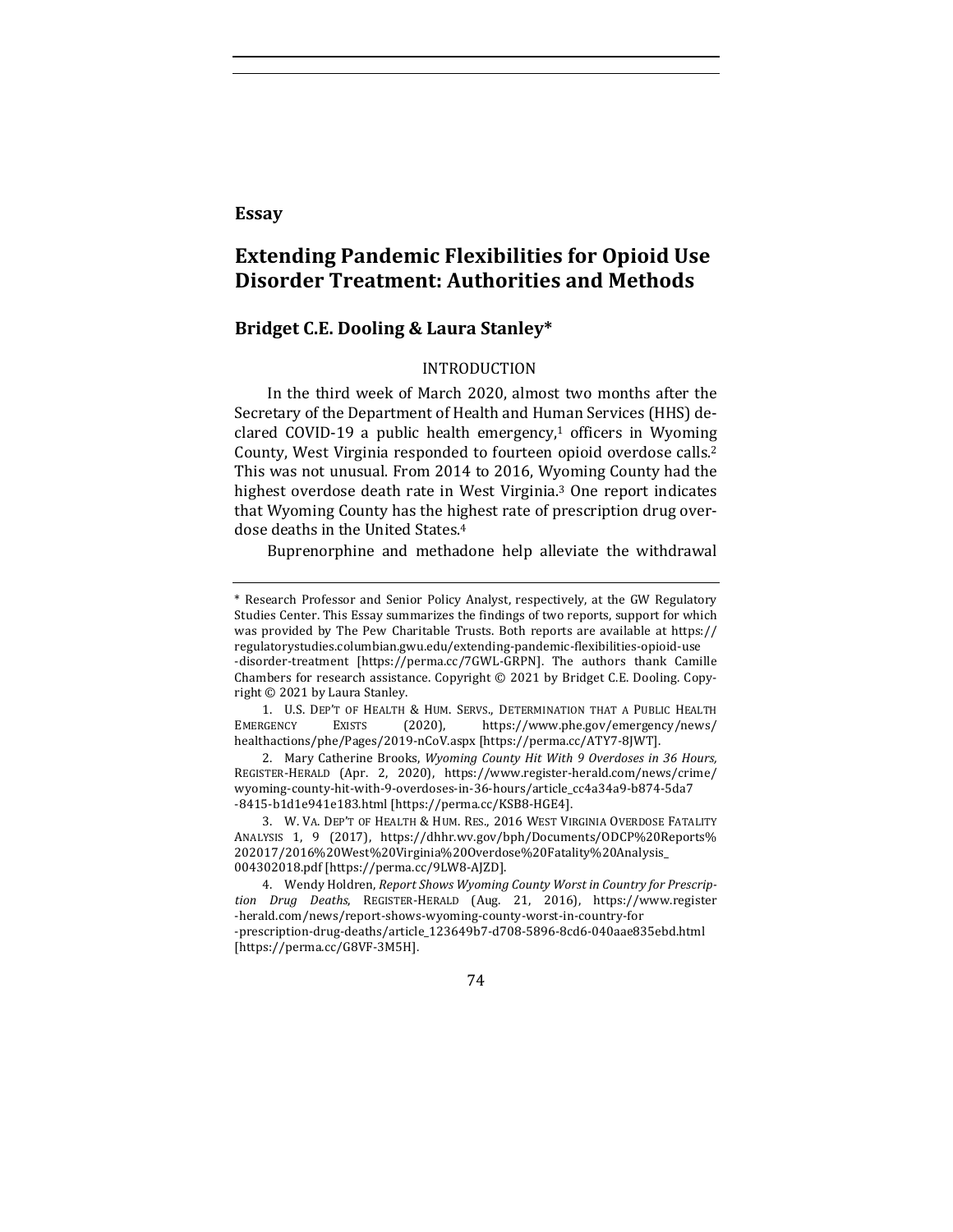symptoms associated with discontinuing opioid use, reducing illicit opioid use and resulting overdoses.<sup>5</sup> But it is challenging for patients in rural locations like Wyoming County to access these lifesaving medications. In Wyoming County, for example, there is only a single practitioner permitted by federal regulation to prescribe buprenorphine.<sup>6</sup> Practitioners are required to obtain a special waiver to prescribe buprenorphine to patients with opioid use disorder, which limits the number of available practitioners. It is even more difficult to obtain methadone, as patients can only obtain it directly from highly regulated opioid treatment programs. The closest opioid treatment program is an hour-long drive away from the center of Wyoming County.<sup>7</sup>

Access to these treatments is highly regulated, with jurisdiction split at the federal level between different agencies.<sup>8</sup> It took a pandemic to break through some of the restrictions.<sup>9</sup> To allow providers to follow social distancing designed to limit the spread of COVID-19, federal regulatory agencies dramatically reduced barriers to accessing buprenorphine and methadone. Although there is hope that the COVID-19 pandemic will soon be behind us, that means the flexibilities that eased the treatment of opioid use disorder are at risk of lapsing. The opioid epidemic, on the other hand, is only getting worse.

<sup>5</sup>*. See* NAT'L ACADS. OF SCIS., ENG'G & MED., MEDICATION FOR OPIOID USE DISORDER SAVES LIVES 1, 34 (2019) (noting that buprenorphine and methadone "reduce opioid cravings and help to sever ties between opioid use and established situational or emotional triggers").

<sup>6.</sup> *Buprenorphine Practitioner Locator*, SUBSTANCE ABUSE & MENTAL HEALTH SERVS. ADMIN., https://www.samhsa.gov/medication-assisted-treatment/practitioner -program-data/treatment-practitioner-locator [https://perma.cc/A27L-PUJZ].

<sup>7</sup>*. Opioid Treatment Program Directory*, SUBSTANCE ABUSE & MENTAL HEALTH SERVS. ADMIN., https://dpt2.samhsa.gov/treatment/directory .aspx [https://perma.cc/7826-WLY3].

<sup>8.</sup> See Corey S. Davis & Derek H. Carr, *The Law and Policy of Opioids for Pain Management, Addiction Treatment, and Overdose Reversal*, 14 IND. HEALTH L. REV. 1, 15–23 (2017) (describing the complex regulatory environment for opioid addiction treatment). *See generally* Taleed El-Sabawi, *Why the DEA, Not the FDA? Revisiting the Regulation of Potentially-Addictive Substances*, 16 N.Y.U. *J.L.* & Bus. 317 (2020) (describing the shift of certain responsibilities from the Food and Drug Administration to the Drug Enforcement Agency).

<sup>9.</sup> Many others remain in place. See, e.g., Kevin Fiscella, Sarah E. Wakeman, & Leo Beletsky, *Buprenorphine Deregulation and Mainstreaming Treatment for Opioid Use Disorder, X the X-Waiver*, 76 JAMA PSYCHIATRY 229, 229–30 (2019) (describing the Xwaiver process, which requires prescribers to undergo more training to treat opioid addiction than to prescribe opioids); Ellen M. Weber, *Failure of Physicians to Prescribe* Pharmatherapies for Addiction: Regulatory Restrictions and Physician Resistance, 13 J. HEALTH CARE L. & POL'Y 49, 55 (2010) (describing barriers that inhibit physician prescription of medication to treat addiction).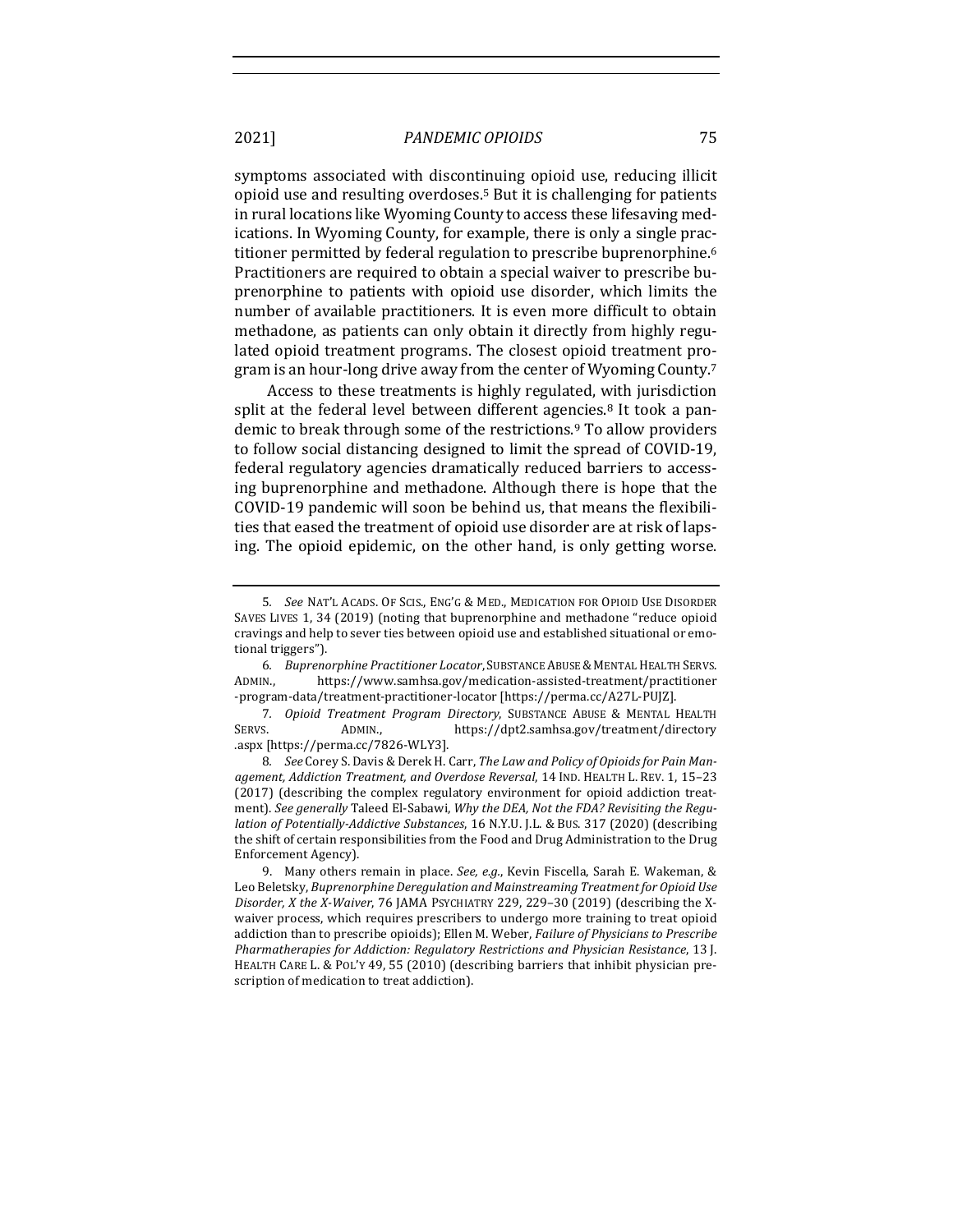Drug overdose deaths surged during 2020. Preliminary data suggests more than 90,000 Americans died of drug overdoses last year.<sup>10</sup>

This Essay evaluates two specific flexibilities granted during the COVID-19 pandemic that made it easier for patients to access buprenorphine and methadone. First, the Drug Enforcement Administration (DEA) allowed practitioners to prescribe buprenorphine using telemedicine without first conducting an in-person medical exam. Second, the Substance Abuse and Mental Health Services Administration (SAMHSA) made it easier for patients to have a take-home supply of methadone, reducing many patients' need to make a daily trip to an opioid treatment program. The White House Office of National Drug Control Policy indicated that extending pandemic flexibilities for treating opioid use disorder is a priority for the Biden Administration, and this Essay provides a roadmap for the executive branch to do so.<sup>11</sup>

While Congress could certainly make the changes permanent through legislation, this Essay provides an independent assessment of whether DEA and SAMHSA have the statutory authority to extend these flexibilities after the COVID-19 public health emergency ends by making changes to their regulations using the notice-and-comment rulemaking process under the Administrative Procedure Act (APA). The main finding is that DEA and SAMHSA have regulatory mechanisms available to extend the flexibilities described above. In addition, the U.S. HHS Secretary's opioid-specific public health emergency declaration could offer a longer term, but still impermanent, legal pathway to extend these flexibilities beyond the current pandemic.

This Essay proceeds as follows. First, it explains the existing regulations that apply to buprenorphine induction<sup>12</sup> using telemedicine and the flexibilities that have been granted during the COVID-19 public health emergency. It then analyzes the authorizing statutes and finds that DEA has the authority to extend the telemedicine flexibilities by making regulatory changes. Next, this Essay explains the

<sup>10.</sup> Paige Winfield Cunningham, *The Health 202: Overdose Deaths May Have Topped 90,000 in 2020*, WASH. POST, (Apr. 7, 2021), https://www .washingtonpost.com/politics/2021/04/07/health-202-overdose-deaths-may-havetopped-90000-2020/ [https://perma.cc/L577-BJM2].

<sup>11.</sup> OFF. OF NAT'L DRUG CONTROL POL'Y, THE BIDEN-HARRIS ADMINISTRATION'S STATE-MENT OF DRUG POLICY PRIORITIES FOR YEAR ONE (Apr. 1, 20201), https://www.whitehouse.gov/ondcp/briefing-room/2021/04/01/biden-harris -administration-announces-first-year-drug-policy-priorities/ [https://perma.cc/ 3F77-DYPP].

<sup>12. &</sup>quot;Induction" is the process by which practitioners help patients begin buprenorphine treatment and set their initial dosing. Walter Ling, Larissa Mooney, & Matthew Torrington, *Buprenorphine for Opioid Addiction*, 2 PAIN MGMT. 345, 347 (2012).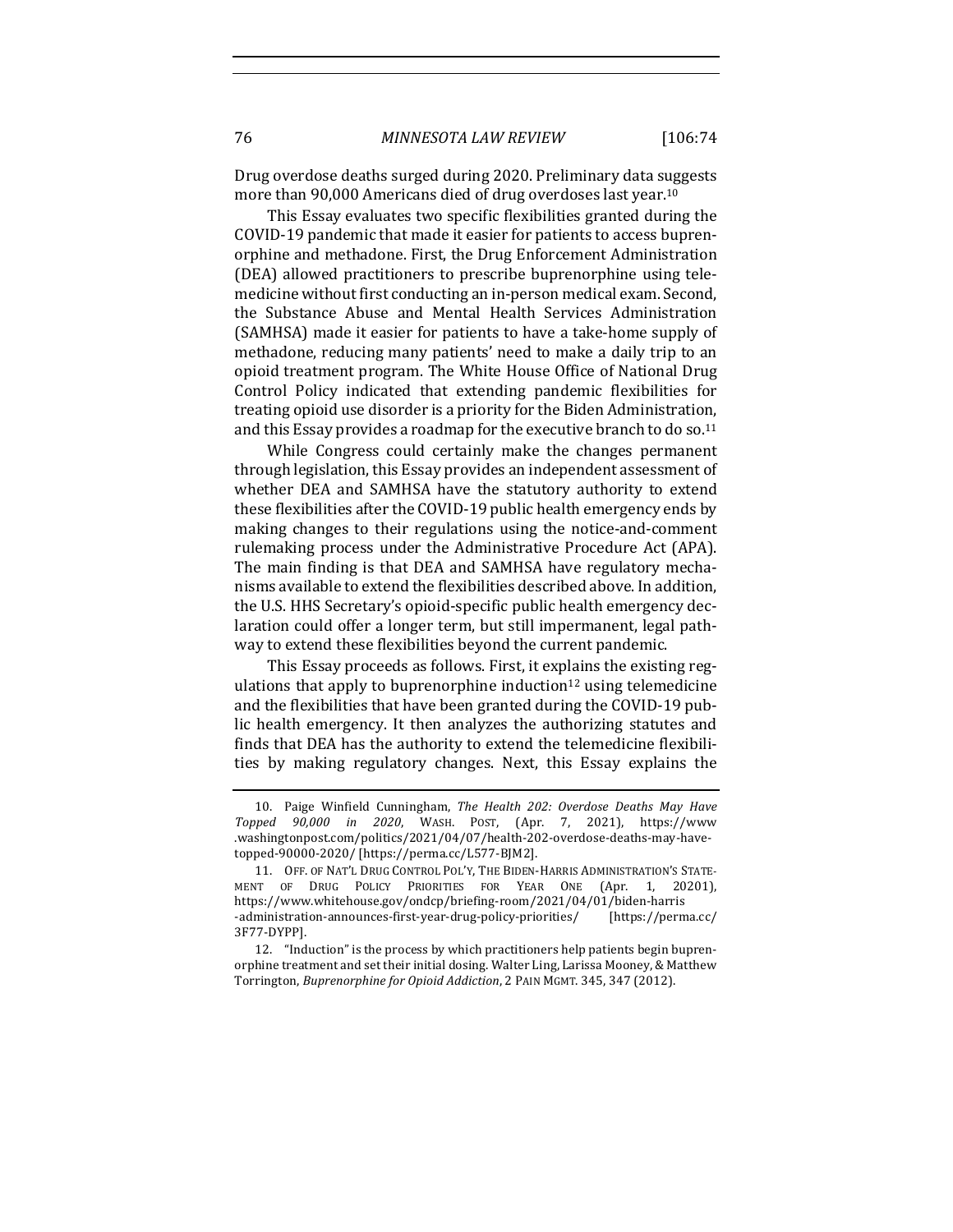existing regulations that apply to unsupervised use of methadone and the take-home flexibilities that SAMHSA granted during the COVID-19 public health emergency. It then analyzes the authorizing statutes and finds that SAMHSA has the authority to extend the take-home flexibilities by making regulatory changes. Lastly, it considers how DEA and SAMHSA could use the HHS Secretary's opioid-specific public health emergency declaration to extend both pandemic flexibilities after the COVID-19 public health emergency expires.

#### I. BUPRENORPHINE INDUCTION USING TELEMEDICINE

Buprenorphine, along with methadone, is considered a gold standard for the treatment of opioid use disorder.<sup>13</sup> Before the Drug Addiction Treatment Act of 2000 (DATA 2000), practitioners could only treat patients with buprenorphine at highly regulated opioid treatment programs.<sup>14</sup> DATA 2000 allowed practitioners to prescribe buprenorphine to patients outside of opioid treatment programs, so long as they obtain an "X" waiver from SAMHSA and DEA. To obtain an X-waiver, a practitioner is generally required to complete a specialized eight-hour or twenty-four-hour training, submit a notification of intent to SAMHSA, and follow certain conditions while providing buprenorphine treatment—although HHS recently exempted practitioners from the training requirement if they comply with certain conditions.15

Although SAMHSA and DEA are both responsible for regulatory oversight of "DATA-waived practitioners," the regulations that limit these practitioners from using telemedicine, rooted in concerns about diversion of controlled substances, were issued by DEA. This Part explains the DEA regulations that apply to buprenorphine induction using telemedicine, describes the flexibilities that the agency provided to patients and practitioners during the COVID-19 public health emergency, and finds that DEA has the authority to extend the telemedicine flexibilities through regulatory changes.

A. DEA REGULATION OF BUPRENORPHINE INDUCTION USING TELEMEDICINE

In 2009, DEA promulgated regulations implementing the Ryan

<sup>13.</sup> *See id.* at 346 (noting that buprenorphine "is arguably the most significant advance in the history of pharmacotherapy for opioid addiction, heralded by the introduction of methadone maintenance a half century ago").

<sup>14.</sup> Drug Addiction Treatment Act of 2000, 21 U.S.C. § 823(g)(2) (2018).

<sup>15.</sup> *Id.*; Practice Guidelines for the Administration of Buprenorphine for Treating Opioid Use Disorder, 86 Fed. Reg. 22,439 (Apr. 28, 2021).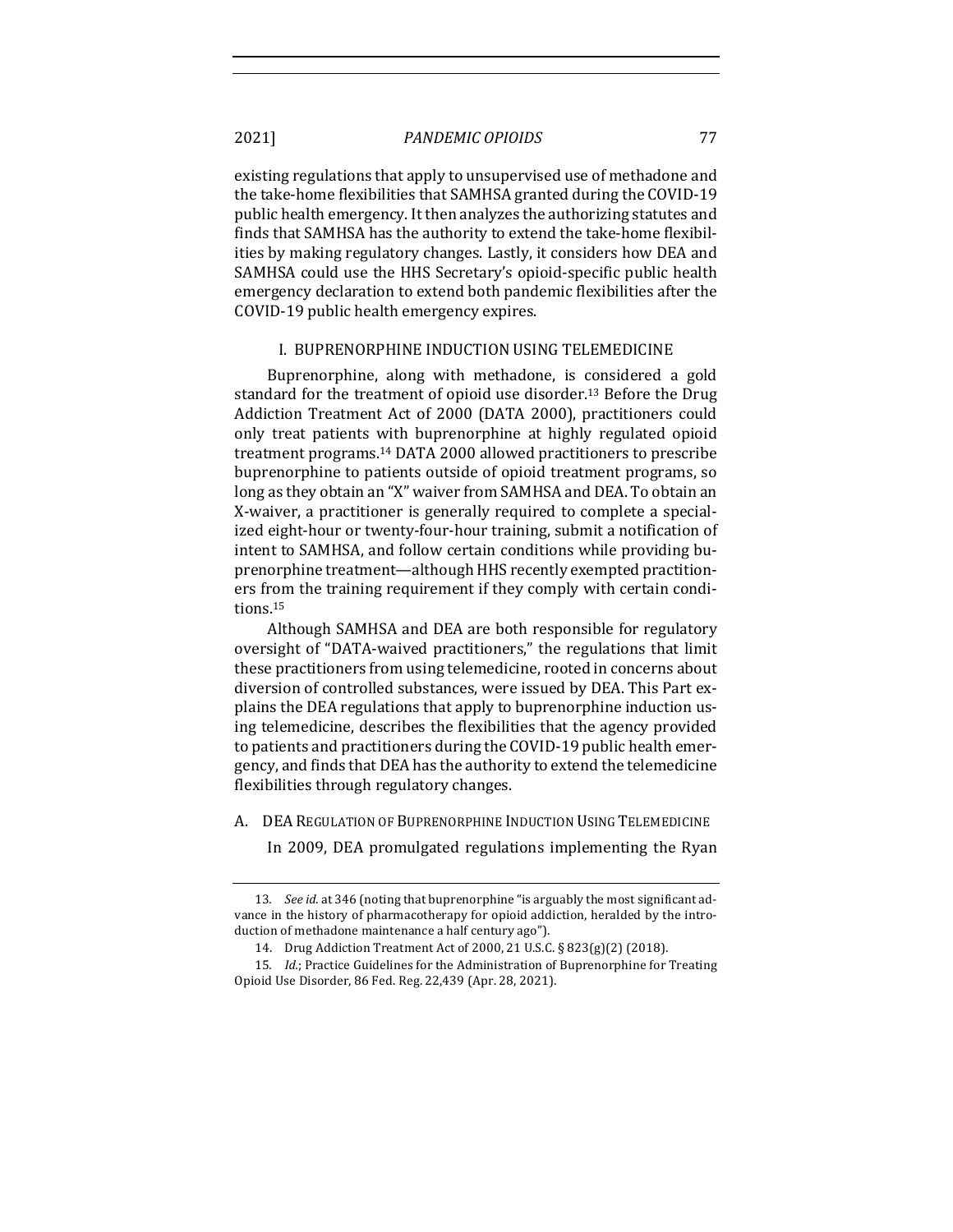Haight Online Pharmacy Consumer Protection Act of 2008 (Ryan Haight Act).<sup>16</sup> These regulations prohibit various methods of distributing and dispensing controlled substances over the Internet, including prescribing and dispensing controlled substances without first conducting an in-person medical evaluation.<sup>17</sup> Since buprenorphine is a schedule III-controlled substance, it falls under these regulations.<sup>18</sup>

The goal of the Ryan Haight Act and DEA's implementing regulations is to halt rogue websites that allow individuals to obtain prescriptions and purchase controlled substances based on inadequate medical evaluations.<sup>19</sup> The primary tool the regulations use to combat the sale of controlled substances over the Internet is the requirement that a practitioner must give a patient at least one in-person medical evaluation before prescribing a controlled substance. A practitioner or facilitator who knowingly or intentionally fills a prescription for a controlled substance without conducting an in-person medical evaluation can be held criminally liable.<sup>20</sup>

A practitioner is only permitted to prescribe controlled substances without conducting the in-person medical evaluation when engaged in one of the rule's seven exceptions for the "practice of telemedicine."<sup>21</sup> The exceptions are narrow, and patients cannot be located in their own homes to take advantage of many of them. For example, under one exception, a practitioner can initiate treatment using telemedicine if the patient is located in and being treated by a DEA-registered hospital or clinic.<sup>22</sup> Alternatively, a practitioner can initiate treatment using telemedicine if the patient is in the physical

<sup>16.</sup> DEA released an interim final rule in 2009 that was effective immediately but did not release a final action affirming the interim final rule until 2020. *See* Implementation of the Ryan Haight Online Pharmacy Consumer Protection Act of 2008, 74 Fed. Reg. 15,596 (Apr. 6, 2009); Implementation of the Ryan Haight Online Pharmacy Consumer Protection Act of 2008, 85 Fed. Reg. 61,594 (Sept. 30, 2020).

<sup>17.</sup> Congress named the Act after Ryan Haight, a young man who died of an overdose on prescription painkillers that he bought from an online pharmacy without a valid prescription. S. REP. No. 110-521, at 7 (2008).

<sup>18. 21</sup> C.F.R. § 1308.13 (2019).

<sup>19.</sup> Implementation of the Ryan Haight Act, 74 Fed. Reg. 15,600-04 (Apr. 6, 2009). 

<sup>20. 21</sup> U.S.C.  $\S$  841(h)(1) of the Controlled Substances Act lays out the various criminal liabilities for violations. A practitioner can be convicted of violating the Controlled Substances Act if they had knowledge of the illegal activity or enough information that they engaged in willful blindness. See, e.g., United States v. Katz, 445 F.3d 1023, 1031 (8th Cir. 2006).

<sup>21. 21</sup> C.F.R. § 1300.04 (i)(1-7) (2019).

<sup>22. 21</sup> C.F.R. § 1300.04 (i)(1) (2019).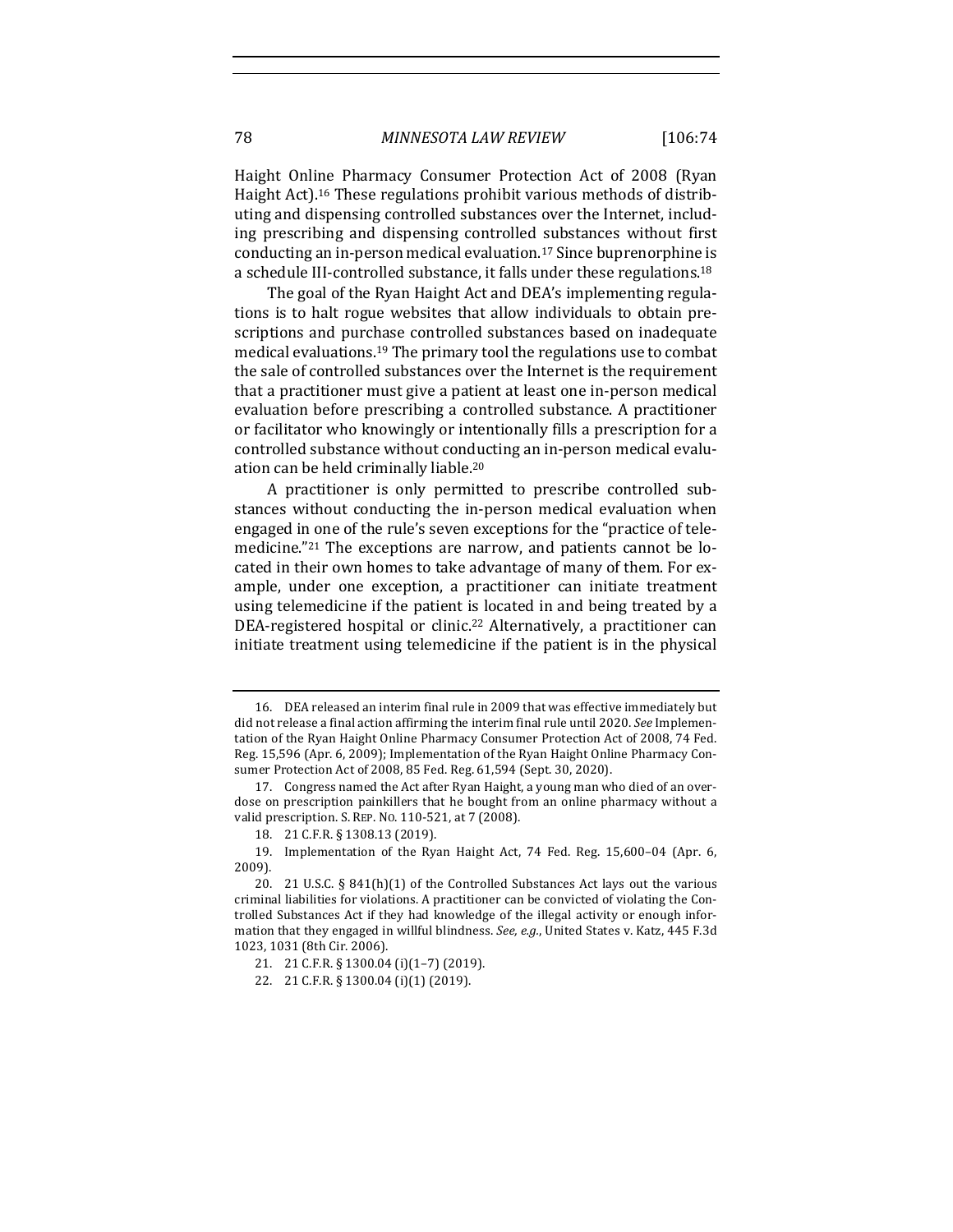presence of and being treated by a DEA-registered practitioner.<sup>23</sup>

The Ryan Haight Act gives DEA the discretion to allow for telemedicine in a few other circumstances. For example, if there is a public health emergency, such as the ongoing coronavirus public health emergency, DEA can allow for the use of telemedicine. <sup>24</sup> In practice, prior to the pandemic, patients could not be prescribed controlled substances via telemedicine without an in-person medical examination unless they were at a DEA-registered hospital or clinic or in the presence of a DEA-registered practitioner.

DEA argues that the Ryan Haight Act and the implementing regulations were effective in targeting rogue online pharmacies. DEA points out that "it shut the door on the internet diversion of controlled substances almost overnight."<sup>25</sup> However, as an unintended consequence it also forced legitimate telemedicine providers to first conduct in-person medical evaluations, and practitioners have pointed to these DEA regulations as a substantial barrier to the adoption of telemedicine for treating opioid use disorder.<sup>26</sup>

The SAMHSA regulations applicable to DATA-waived practitioners are silent on whether they can initiate buprenorphine treatment using telemedicine.<sup>27</sup> Rather, DEA regulation of controlled substances is the regulation that prohibits DATA-waived practitioners from initiating buprenorphine using telemedicine.

Several other regulations apply to buprenorphine induction using telemedicine. For example, prior to the public health emergency, the Centers for Medicare & Medicaid Services (CMS) only authorized Medicare reimbursement for telemedicine in a few circumstances,

25. Loren Miller, Section Chief, Drug Enforcement Admin., Remarks at the American College of Medical Toxicology's Mitigating the Intersection of COVID-19 and Opioid Use Disorder Panel (May 20, 2020), 45:04, https://www.youtube.com/watch? v=t\_Iu9t-AJug [https://perma.cc/FVH5-KDCA].

26. *See* Y. Tony Yang, Eric Weintraub, & Rebecca L. Haffajee, Telemedicine's Role *in Addressing the Opioid Epidemic*, 93 MAYO CLINIC PROC. 1177, 1178 (2018) (noting that in-person examination requirements under the Haight Act "impede the ability of providers to prescribe buprenorphine . . . via telemedicine").

27. 42 C.F.R. § 8 (2019).

<sup>23.</sup> The practitioner must also be acting in "the usual course of professional practice," in accordance with state law, and be registered in the state where the patient is located. 21 C.F.R. § 1300.04 (i)(2) (2019).

<sup>24.</sup> Specifically, the statute states when telemedicine is conducted "during a public health emergency declared by the Secretary of Health and Human Services under section 319 of the Public Health Service Act ... and involves patients located in such areas, and such controlled substances, as the Secretary of Health and Human Services, with the concurrence of the Administrator, designates," it is considered an exempted "practice of telemedicine." 21 C.F.R. § 1300.04 (i)(4) (2019).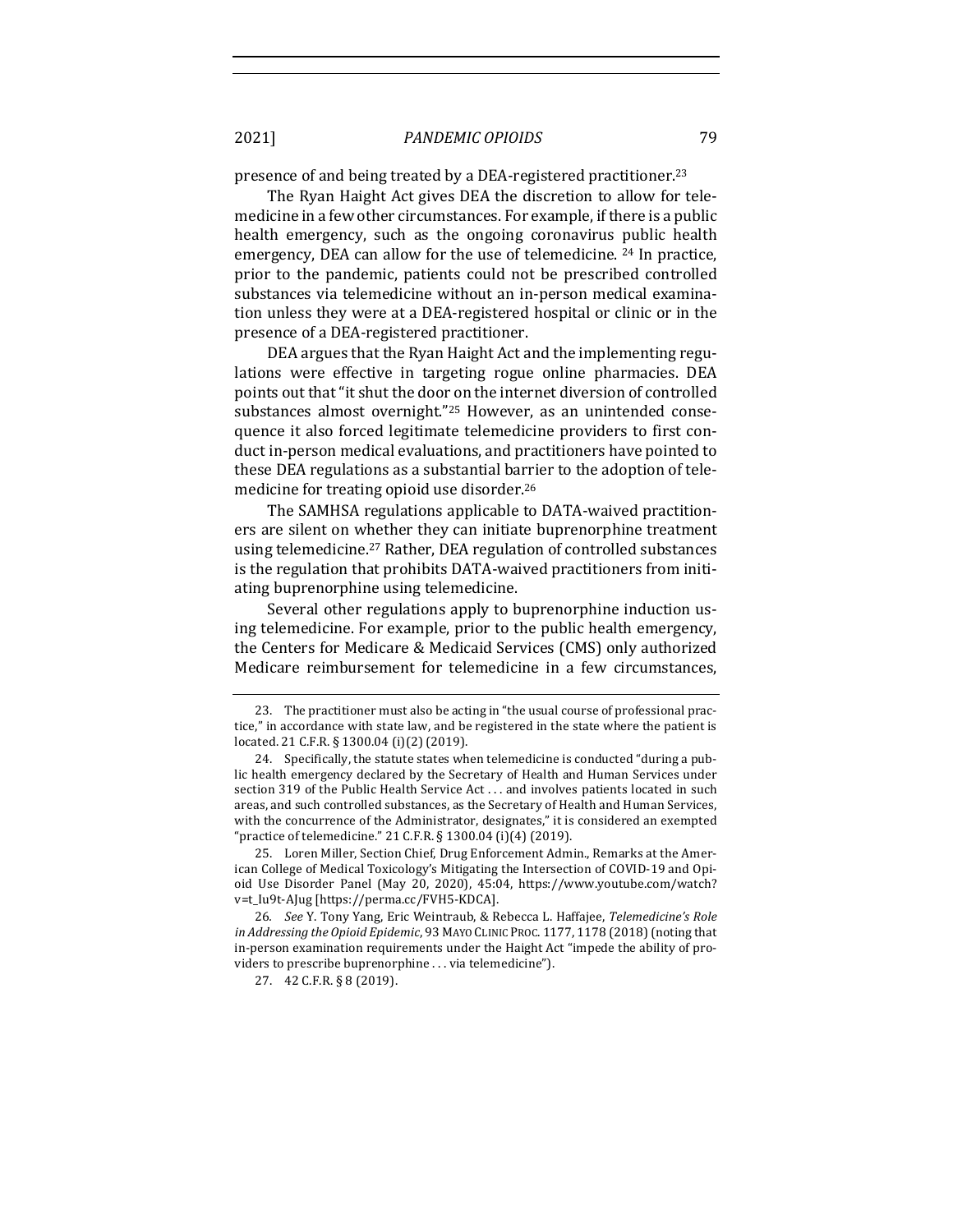including brief check-ins for established patients.<sup>28</sup> In response to the COVID-19 public health emergency, CMS significantly relaxed reimbursement requirements for telemedicine, including for substance use disorder treatment.<sup>29</sup> As another example. HHS promulgated regulations under the Health Insurance Portability and Accountability Act of 1996 (HIPAA) to protect health information involved in telemedicine, and the associated regulations require practitioners to use video communication technology provided by certain third-party vendors.<sup>30</sup> In response to the COVID-19 public health emergency, HHS announced it would use its enforcement discretion and not impose penalties on practitioners as long as they avoid certain technologies (e.g., TikTok) and operate in good faith.<sup>31</sup> Although these regulations are outside the scope of this Essay, they have the potential to reestablish barriers to providing ongoing treatment using telemedicine and merit future research.

#### B. DEA COVID-19 EMERGENCY FLEXIBILITIES

In response to the COVID-19 public health emergency, DEA released guidance allowing practitioners to prescribe buprenorphine to new and existing patients with opioid use disorder over the telephone without first requiring an in-person examination or an examination using an audio-visual connection.<sup>32</sup>

DEA placed few limitations on practitioners' use of the exception. Prescriptions for buprenorphine must be issued "for a legitimate

<sup>28.</sup> Revisions to Payment Policies Under the Physician Fee Schedule and Other Revisions to Part B for CY 2019, 83 Fed. Reg. 59,452 (Jan. 1, 2019).

<sup>29.</sup> CTRS. FOR MEDICARE & MEDICAID SERVS., MEDICARE TELEMEDICINE HEALTH CARE PROVIDER FACT SHEET (Mar. 2020), https://www.cms.gov/newsroom/ fact-sheets/medicare-telemedicine-health-care-provider-fact-sheet [https://perma .cc/8WEF-C5SV].

<sup>30.</sup> U.S. DEP'T OF HEALTH & HUM. SERVS., BUSINESS ASSOCIATE CONTRACTS (Jan. 25, 2013), https://www.hhs.gov/hipaa/for-professionals/covered-entities/sample -business-associate-agreement-provisions/index.html [https://perma.cc/92DB -ER9N].

<sup>31.</sup> U.S. DEP'T OF HEALTH & HUM. SERVS., NOTIFICATION OF ENFORCEMENT DISCRETION FOR TELEHEALTH REMOTE COMMUNICATIONS DURING THE COVID-19 NATIONWIDE PUBLIC HEALTH EMERGENCY (2020), https://www.hhs.gov/hipaa/for-professionals/special -topics/emergency-preparedness/notification-enforcement-discretion-telehealth/ index.html [https://perma.cc/86N5-M7LW].

<sup>32.</sup> Letter from Thomas Prevoznik, Deputy Assistant Admin., Diversion Control Div., Drug Enf't Admin., to DEA Qualifying Practitioners (Mar. 31, 2020), https://www.deadiversion.usdoj.gov/GDP/(DEA-DC-022)(DEA068)%20DEA% 20SAMHSA%20buprenorphine%20telemedicine%20%20(Final)%20+Esign.pdf [https://perma.cc/48M5-6M5S].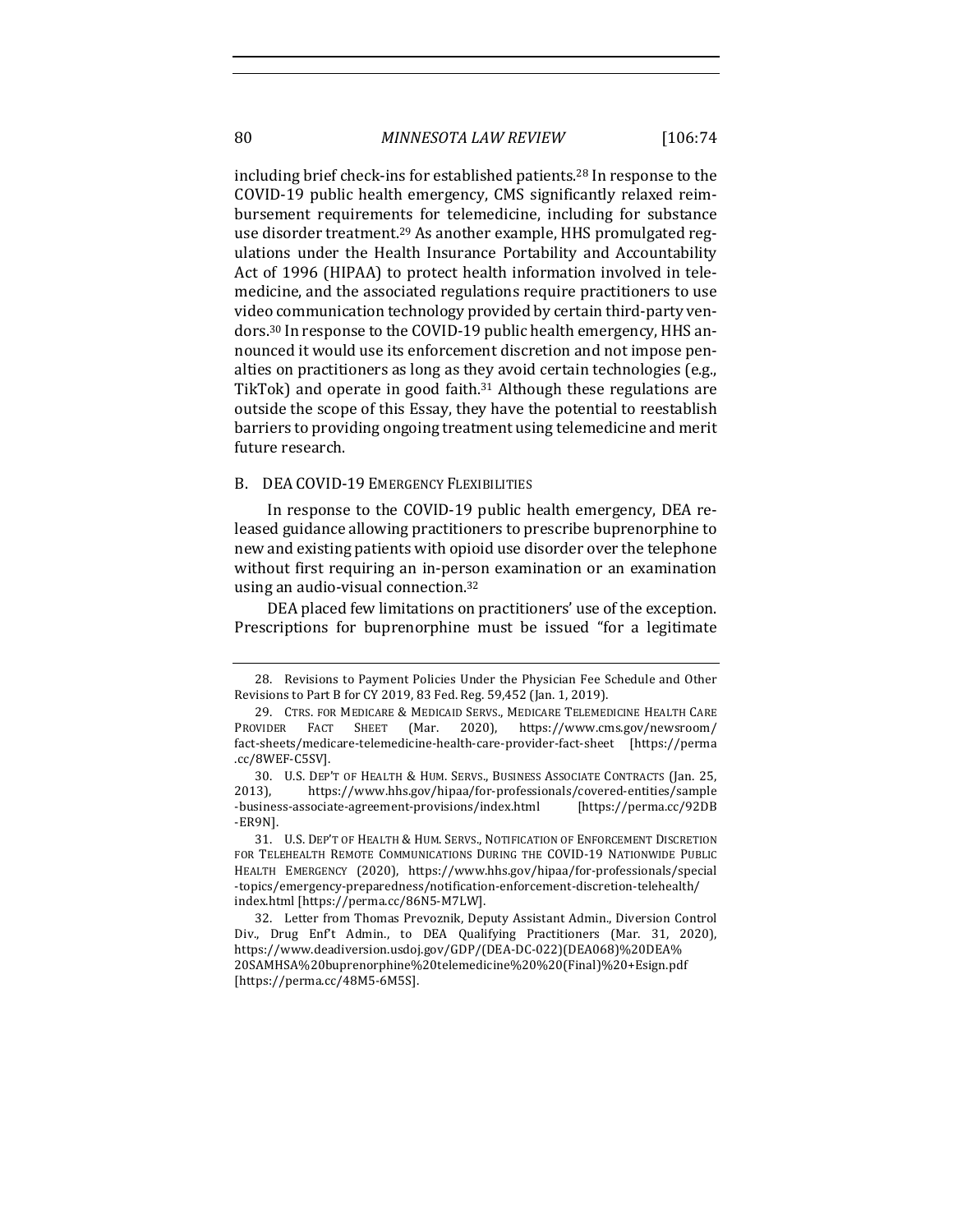medical purpose by a practitioner acting in the usual course of his/her professional practice."<sup>33</sup> Practitioners also must determine that an adequate evaluation can be conducted over the telephone or using an audio-visual connection.<sup>34</sup>

DEA relies on a section of the Ryan Haight Act to provide this exception to practitioners during the pandemic. Under 21 U.S.C.  $\S$  $802(54)(D)$ , DEA has the authority to allow for the "practice of telemedicine" when it is being "conducted during a public health emergency declared by the Secretary."35 DEA cites the COVID-19 public health emergency declaration in its guidance.<sup>36</sup> Accordingly, the exemption will expire when that emergency declaration expires.

# C. APPROACHES TO EXTENDING FLEXIBILITIES FOR BUPRENORPHINE INDUCTION

This Part describes two approaches DEA could take to extend the telemedicine flexibilities granted during the COVID-19 public health emergency post-pandemic without additional authorization from Congress. First, DEA could issue joint regulations with SAMHSA allowing practitioners to prescribe buprenorphine without first conducting an in-person medical evaluation. Second, DEA could establish a special registration for telemedicine program.

#### 1. DEA and SAMHSA Issue Joint Regulations

DEA and SAMHSA have the authority under the Ryan Haight Act to extend the telemedicine flexibilities granted during the COVID-19 pandemic by jointly issuing regulations that allow practitioners to prescribe buprenorphine without first conducting an in-person medical evaluation.

DEA and SAMHSA's authority to promulgate regulations allowing practitioners to prescribe buprenorphine using a telephone or twoway, audio-visual connection is well grounded in the law. The Ryan Haight Act expressly gives the agencies the authority to prescribe such regulations in 21 U.S.C. § 802(54)(G), and the history of the Ryan Haight Act is in line with the agencies taking this action.

The language of the Ryan Haight Act unambiguously gives DEA and SAMHSA the authority to promulgate regulations allowing for

<sup>33</sup>*. Id.*

<sup>34</sup>*. Id.*

<sup>35.</sup> 21 U.S.C. § 802(54)(D).

<sup>36.</sup> Letter from Thomas Prevoznik, *supra* note 32.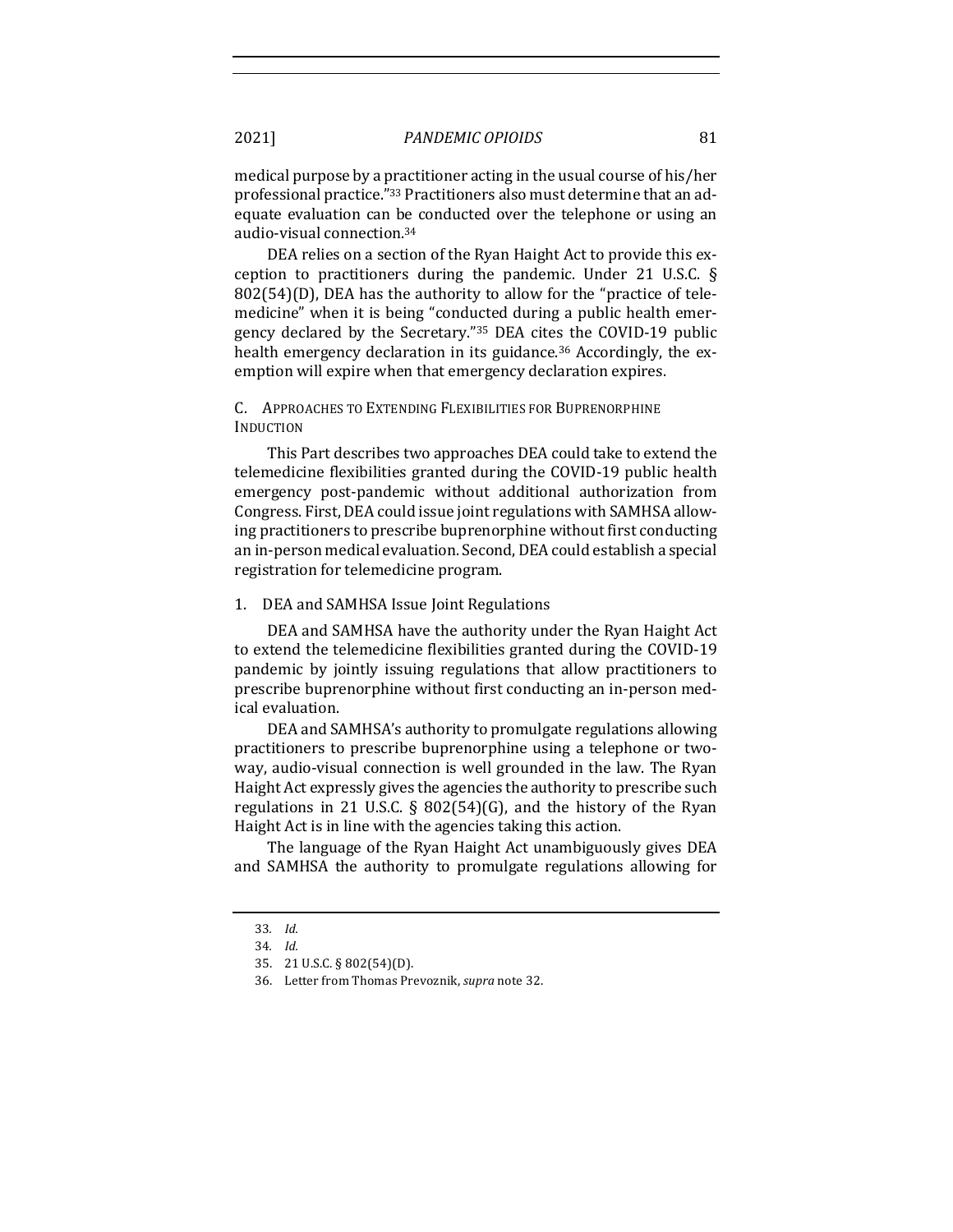wider adoption of telemedicine.<sup>37</sup> The Act says:

No controlled substance that is a prescription drug as determined under the Federal Food, Drug, and Cosmetic Act ... may be delivered, distributed, or dispensed by means of the Internet without a valid prescription . . . . The term "valid prescription" means a prescription that is issued  $\ldots$  by  $\ldots$  a practitioner who has conducted at least 1 in-person medical evaluation of the patient[,] or  $\dots$  a covering practitioner.<sup>38</sup>

The Act defines "covering practitioner" as "a practitioner who ... has conducted at least 1 in-person medical evaluation of the patient or an evaluation of the patient through the practice of telemedicine."<sup>39</sup> The Act then defines seven distinct instances when a practitioner can use telemedicine.<sup>40</sup> These are colloquially referred to as the "seven exceptions" to the requirement to conduct an in-person exam prior to prescribing a controlled substance using telemedicine. $41$ 

The seventh exception allows DEA and SAMHSA to issue joint regulations that permit practitioners to use telemedicine:

The term "practice of telemedicine" means, for purposes of this subchapter, the practice of medicine in accordance with applicable Federal and State laws by a practitioner (other than a pharmacist) who is at a location remote from the patient and is communicating with the patient, or health care professional who is treating the patient, using a telecommunications system referred to in section  $1395m(m)$  of title 42, which ... is being conducted under any other circumstances that the Attorney General and the Secretary have jointly, by regulation, determined to be consistent with effective controls against diversion and otherwise consistent with the public health and safety.<sup>42</sup>

This language gives DEA and SAMHSA the discretion to promulgate regulations allowing practitioners to prescribe controlled substances using telemedicine under "any other circumstances" that the agencies determine qualify under the  $Act^{43}$  The Act also gives the agencies discretion to ensure the regulations effectively control against diversion and are "consistent with the public health and safety." $44$  While choices about the content of the regulations are

<sup>37.</sup> 21 U.S.C. § 802(54)(G).

<sup>38.</sup> 21 U.S.C. § 829(e)(1–2).

<sup>39.</sup> 21 U.S.C. § 829(e)(2)(C).

<sup>40.</sup> 21 U.S.C. § 802(54).

<sup>41.</sup> Thomas B. Ferrante & Sunny J. Levine, *COVID-19: DEA Confirms Public Health Emergency Exception for Telemedicine Prescribing of Controlled Substances,* FOLEY IN-SIGHTS (Mar. 18, 2020), https://www.foley.com/en/insights/ publications/2020/03/covid19-public-health-exception-telemedicine [https:// perma.cc/JKW6-H6KG].

<sup>42.</sup> 21 U.S.C. § 802(54)(G).

<sup>43</sup>*. Id*.

<sup>44</sup>*. Id*.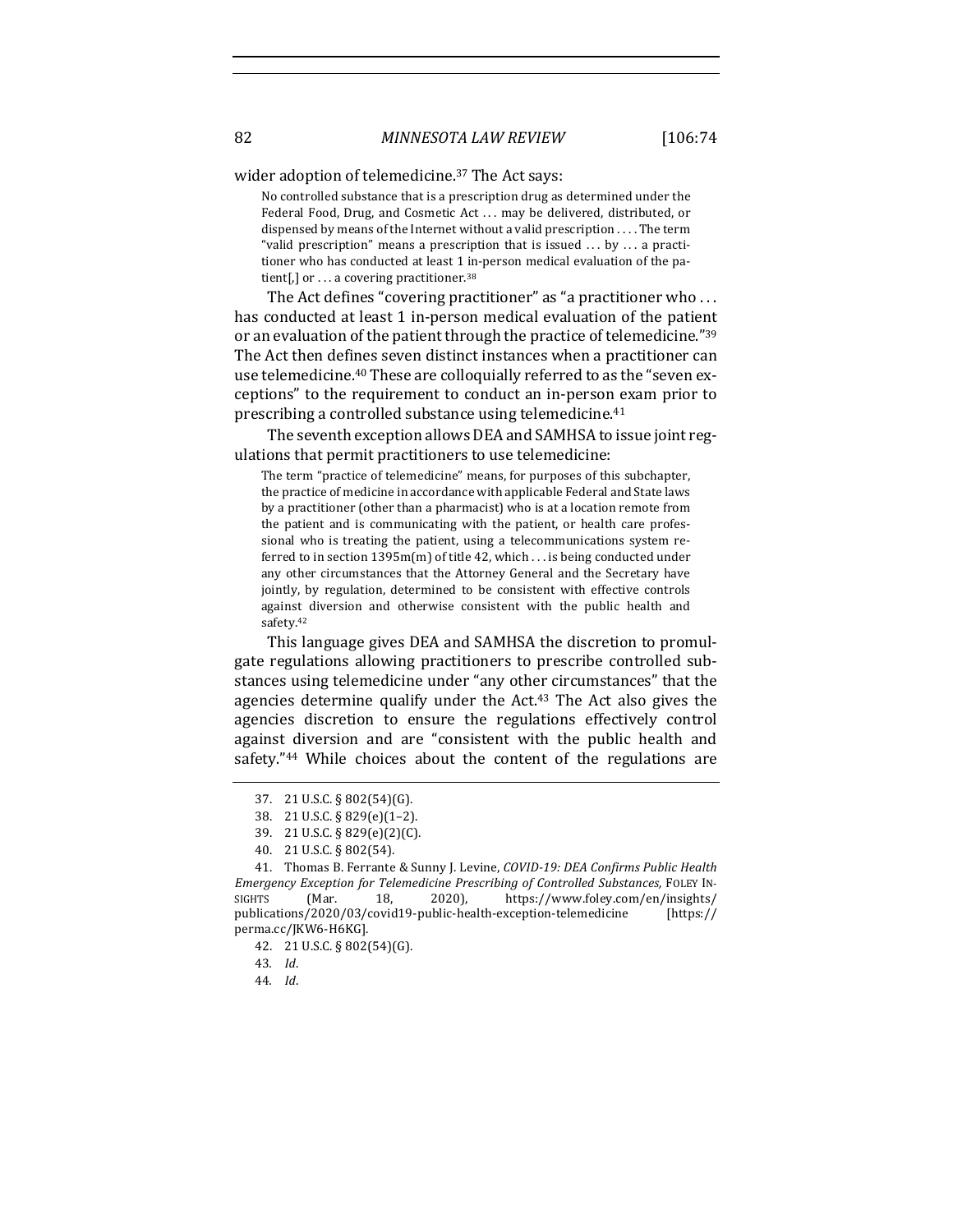generally left to the agencies, there is no ambiguity that the agencies have the discretion to issue the regulations.

The plain language of the statute forecloses any ambiguity regarding DEA and SAMHSA's ability to promulgate regulations that extend the telemedicine flexibilities granted during the pandemic, so agencies and courts do not have to follow interpretive aids like legislative history.<sup>45</sup>

Although it is not authoritative, the legislative history of the Ryan Haight Act is in tandem with the interpretation that DEA and SAMHSA can issue regulations allowing for broader use of telemedicine.

As a Senate Judiciary Committee report explains, some Senate leaders were concerned about hindering emerging telemedicine markets and did not intend for the Ryan Haight Act to restrict legitimate telemedicine.<sup>46</sup> The report points out that telemedicine can "improve health outcomes and reduce costs" as well as offer care that is "not available in many remote areas."<sup>47</sup> The Committee did not want to place "unnecessary restrictions on the operations or growth of telemedicine," thus, the committee report notes that:

[T]he statute provides that the Attorney General and the Secretary of Health and Human Services may promulgate regulations that allow for the full practice of telemedicine consistent with medical practice guidelines, so long as those regulations continue to effectively control diversion. The Committee anticipates that the Attorney General and Secretary may update these regulations on an ongoing basis to reflect changes in telemedicine.<sup>48</sup>

Although not controlling in interpreting legislative intent, DEA agreed that the initial medical evaluation could be conducted using telemedicine in a 2007 hearing on the various legislative paths to regulate online pharmacies. $49$  When asked if Congress should require practitioners to conduct in-person evaluations, Deputy Assistant Administrator Joseph Rannazzisi responded that "DEA believes that any legislation that would effectively address the fraudulent prescribing of controlled substances via the Internet must include the requirement of a legitimate medical evaluation by the prescribing practitioner, either through an in-person meeting or a valid telemedicine

<sup>45.</sup> *See, e.g.*, Caminetti v. United States, 242 U.S. 470, 485 (1917).

<sup>46.</sup> *See* S. REP. No. 110-521, at 13 (2008).

<sup>47</sup>*. Id*.

<sup>48</sup>*. Id*.

<sup>49.</sup> Rogue Online Pharmacies: The Growing Problem of Internet Drug Trafficking: *Hearing Before the S. Comm. on the Judiciary*, 110th Cong. 65 (2007) (statement of Joseph Rannazzisi, Deputy Assistant Administrator, Drug Enforcement Administration).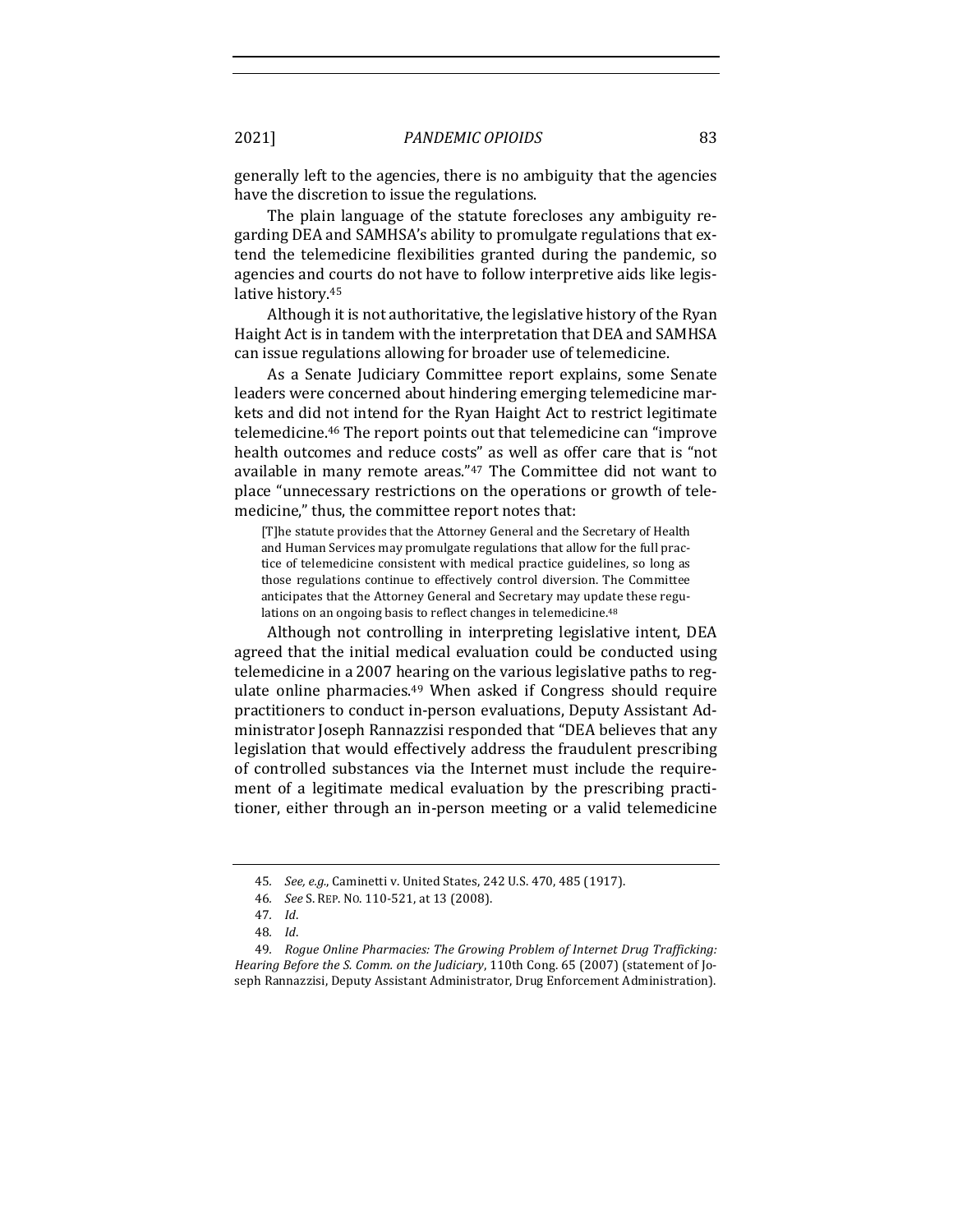consultation meeting appropriate criteria."<sup>50</sup> Thus, during the development of the Ryan Haight Act, DEA signaled to legislators that, in its view, the initial evaluation could be conducted via telemedicine.

# a. Potential Legal Barriers to Extending the Pandemic Flexibilities *Through Joint Regulations*

Although DEA and SAMHSA have the legal authority to issue joint regulations, there are two potential legal barriers to address should the agencies issue regulations replicating the pandemic-related flexibilities. First, the Ryan Haight Act requires providers to use a "telecommunications system." The definition of that term determines the type of telemedicine (e.g., audio-visual only) that DEA and SAMHSA could authorize. Second, this approach raises the question of whether DEA and SAMHSA have discretion to issue joint regulations without incorporating additional diversion controls. This section concludes that neither is a legal barrier that should interfere with this approach.51

i. The Requirement to Use a "Telecommunications System"

The Ryan Haight Act, which established the seven telemedicine exceptions, also includes a relevant limitation to those exceptions.<sup>52</sup> The statute requires that the "practice of telemedicine" be conducted "using a telecommunications system referred to" in the Medicare, Medicaid, and SCHIP Benefits Improvement and Protection Act of 2001 (BIPA).53

Both DEA and SAMHSA pandemic flexibilities allow practitioners prescribing buprenorphine to do so over the telephone (i.e., using only

<sup>50</sup>*. Id*. at 14.

<sup>51.</sup> This Essay does not go into significant depth on two other statutes applicable to DATA-waived practitioners and opioid treatment programs because they are not legal barriers. First, DATA 2000 amended the Controlled Substances Act to provide a process for practitioners to get a waiver to prescribe buprenorphine without registering with DEA as an opioid treatment program, but the statute is silent on prescribing buprenorphine using telemedicine. Drug Addiction Treatment Act of 2000, 21 U.S.C. §  $823(g)(2)$  (2018). Second, the Narcotic Addict Treatment Act of 1974 amended the Controlled Substances Act to require practitioners dispensing controlled substances for maintenance or detoxification treatment to obtain a separate registration with DEA and comply with standards developed by HHS for opioid treatment programs, but the statute is also silent on prescribing controlled substances using telemedicine. Narcotic Addict Treatment Act of 1974, 21 U.S.C. § 823(g)(2) (2018).

<sup>52.</sup> 21 U.S.C. § 802(54).

<sup>53.</sup> Medicare, Medicaid, and SCHIP Benefits Improvement and Protection Act of 200l, 42 U.S.C. § 1395m(m); 21 U.S.C. § 802(54).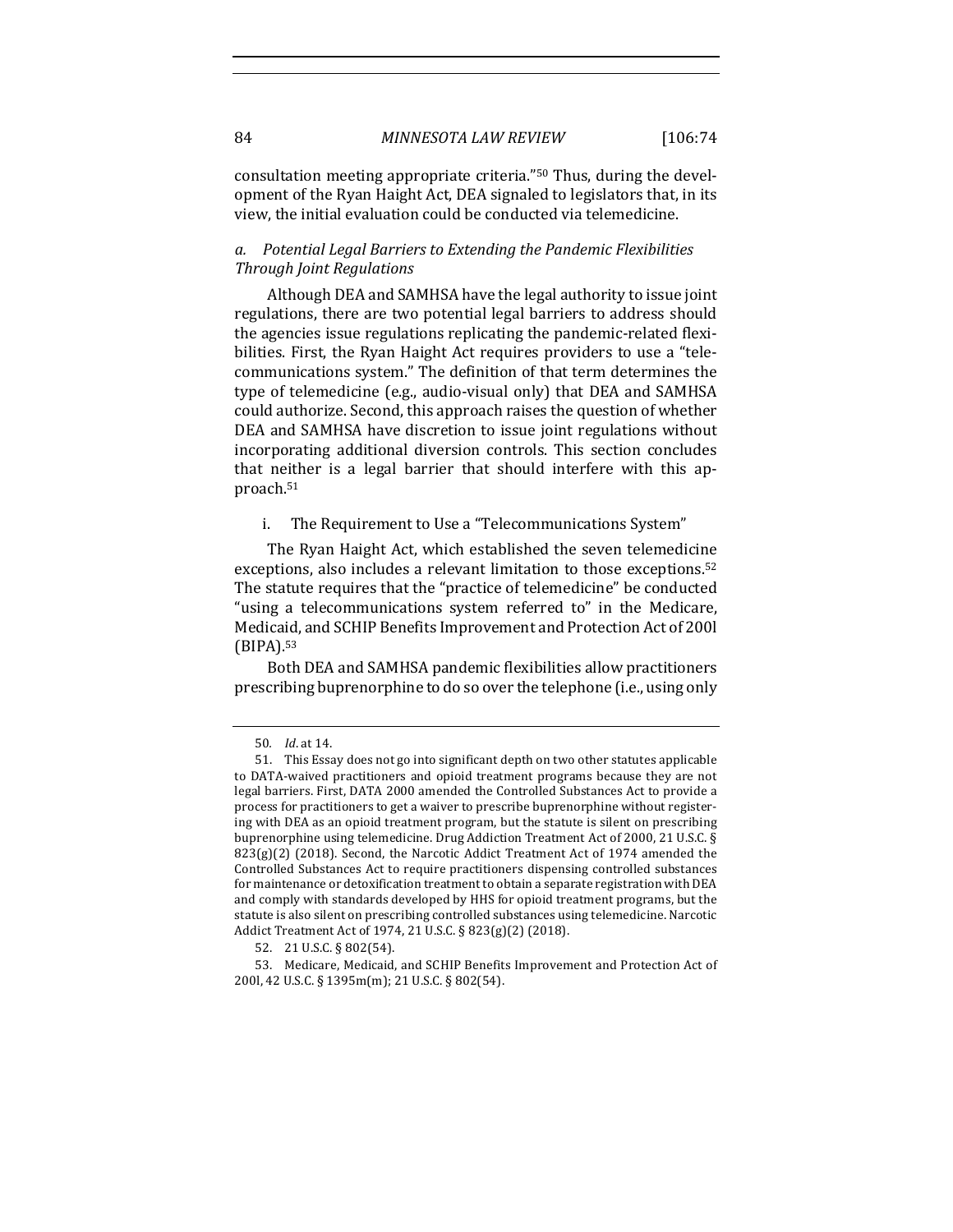an audio connection). The agencies did not limit practitioners to use of a two-way, audio-visual connection.<sup>54</sup> The agencies also permit telephone consultations to suffice, which is important from a policy perspective because many low-income, homeless, or recently incarcerated patients do not have reliable access to computers or smartphones with video cameras.<sup>55</sup> Thus, when considering whether a Ryan Haight Act exception could be the basis for additional telemedicine flexibility, this raises the question of whether a telephone qualifies as a "telecommunications system."

As mentioned, the "practice of telemedicine" must be conducted "using a telecommunications system referred to" in the Medicare, Medicaid, and SCHIP Benefits Improvement and Protection Act of 2001 (BIPA).<sup>56</sup> BIPA, however, does not define "telecommunications system." The relevant provision simply states that HHS will pay for "telehealth services furnished via a telecommunications system by a physician."<sup>57</sup> Although BIPA does not define "telecommunications systems," the CMS promulgated a regulatory definition to be used in its programs. In the preamble to the proposed rule implementing BIPA, CMS confirmed that Congress did not define "telecommunications system." <sup>58</sup> In response, CMS promulgated a definition of "telecommunications system" that excludes telephones.<sup>59</sup> While the CMS definition shows one approach to interpreting the term "telecommunications system," CMS did not purport to bind DEA or SAMHSA to its definition.

The plain language of the statute suggests that DEA and SAMHSA may interpret "telecommunications system" broadly to include an audio-only connection. The dictionary definition of the word "telecommunication" expressly includes "communication at a distance (as by

<sup>54.</sup> Letter from Thomas Prevoznik, *supra* note 32; SUBSTANCE ABUSE & MENTAL HEALTH SERVS. ADMIN., FAQS: PROVISION OF METHADONE AND BUPRENORPHINE FOR THE TREATMENT OF OPIOID USE DISORDER IN THE COVID-19 EMERGENCY (Apr. 21, 2020), https://www.samhsa.gov/sites/default/files/faqs-for-oud-prescribing-and -dispensing.pdf [https://perma.cc/G87S-N9XG] [hereinafter SAMHSA FAQs].

<sup>55.</sup> Jocelyn Guyer & Karen Scott, *State Strategies for Helping Individuals with Opioid Use Disorder Through the COVID-19 Epidemic, HEALTH AFFS. BLOG* (May 2, 2020), https://www.healthaffairs.org/do/10.1377/hblog20200429.476954/full/ [https:// perma.cc/QEK4-8RDV].

<sup>56.</sup> Medicare, Medicaid, and SCHIP Benefits Improvement and Protection Act of 200l, 42 U.S.C. § 1395m(m) (2018); 21 U.S.C. § 802(54).

<sup>57. 42</sup> U.S.C. § 1395m(m)(1).

<sup>58.</sup> Medicare Programs; Revisions to Payment Policies Under the Physician Fee Schedule for Calendar Year 2002, 66 Fed. Reg. 40,372 40,393 (Aug. 2, 2001).

<sup>59. 42</sup> CFR § 410.78(a)(3) (2019).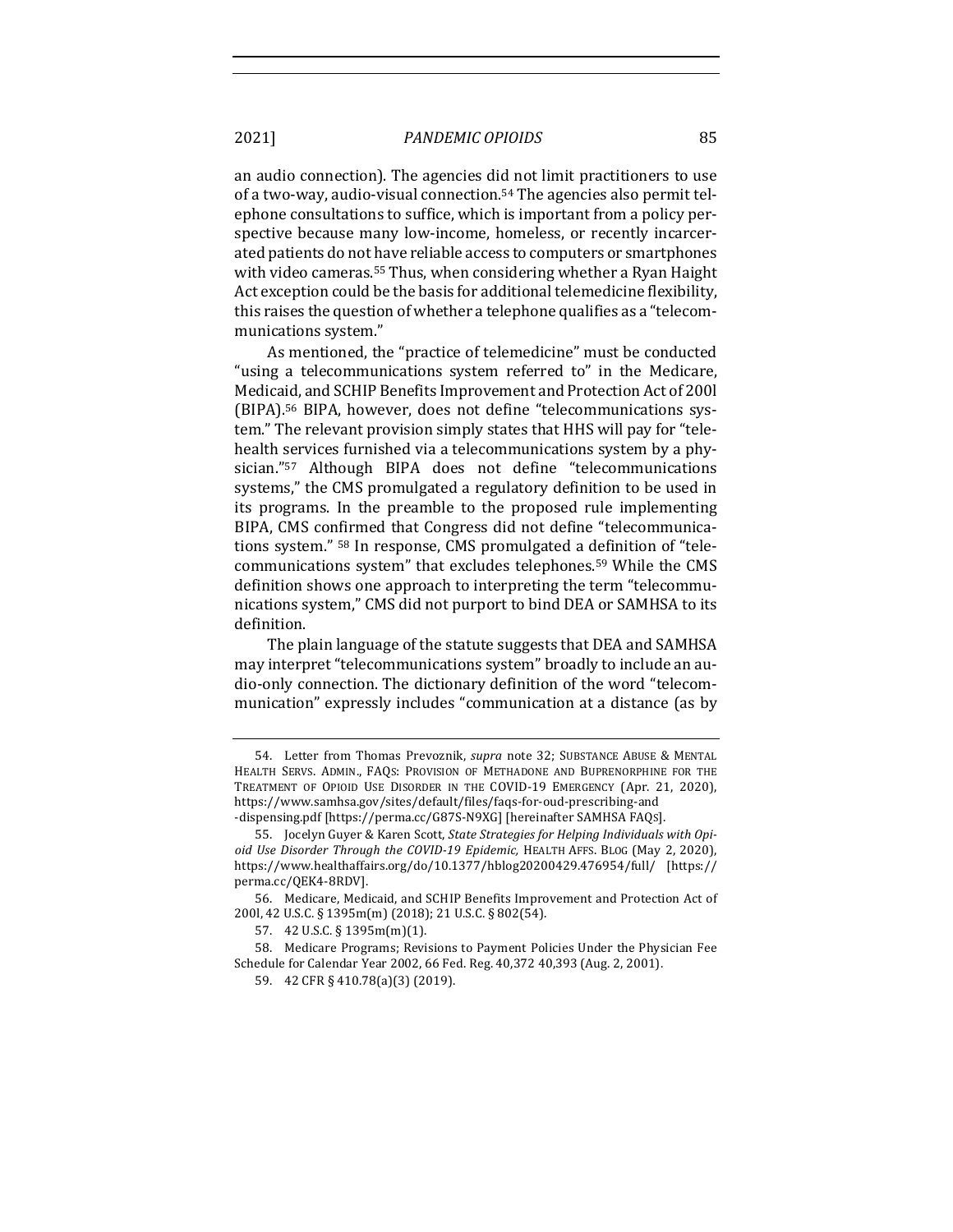#### telephone)."60

More directly relevant, and as discussed above, both DEA and SAMHSA pandemic flexibilities allow practitioners prescribing buprenorphine to do so over the telephone (i.e., using only an audio connection).<sup>61</sup> Importantly, in taking this posture, DEA and SAMHSA signaled that they read "telecommunications system" expansively to include telephone communications for purposes of their own programs. Therefore, as applied to DEA and SAMHSA, the definition of "telecommunications system" does not appear to be a legal barrier to DEA-SAMHSA joint regulations under 21 U.S.C. § 802(54)(G).

#### ii. Incorporating Additional Diversion Controls

The Ryan Haight Act limits the practice of telemedicine pursuant to DEA-SAMHSA joint regulations to circumstances "determined [by the agencies] to be consistent with effective controls against diversion and otherwise consistent with the public health and safety."<sup>62</sup> That language raises the question of whether DEA and SAMHSA need to incorporate additional diversion controls if they issue joint regulations, or if the diversion controls included in the pandemic-related flexibilities are sufficient to satisfy the statute.

Although Congress has spoken to the issue, the statutory language is ambiguous because it does not articulate what constitutes an effective control.<sup>63</sup> The legislative history of the Ryan Haight Act is silent as to the types of diversion control requirements the agencies ought to place on practitioners using telemedicine.<sup>64</sup>

Given that Congress deferred to the agencies' discretion on this matter, it is instructive to consider their pandemic approach. The agencies' pandemic-related flexibilities suggests that DEA and SAM-HSA were not concerned enough about the potential for diversion to place additional controls on practitioners.<sup>65</sup> To take advantage of the pandemic-related flexibilities, a practitioner must ensure that he or she can conduct an adequate evaluation using telemedicine, which includes the use of telephone.<sup>66</sup> The current regulations already require

66. The exception does not apply to new opioid treatment program patients treated with methadone. Letter from Thomas Prevoznik, *supra* note 32; SAMHSA FAQs,

<sup>60</sup>*. Telecommunication*, MERRIAM-WEBSTER, https://www.merriam-webster .com/dictionary/telecommunication [https://perma.cc/F8NS-HLGW].

<sup>61.</sup> Letter from Thomas Prevoznik, *supra* note 32; SAMHSA FAQs, *supra* note 54.

<sup>62.</sup> 21 U.S.C. § 802(54)(G).

<sup>63.</sup> 21 U.S.C. § 802(54).

<sup>64.</sup> Id.; see supra Part I.C.1 for more discussion on the legislative history.

<sup>65.</sup> Letter from Thomas Prevoznik, *supra* note 32; SAMHSA FAQS, *supra* note 54.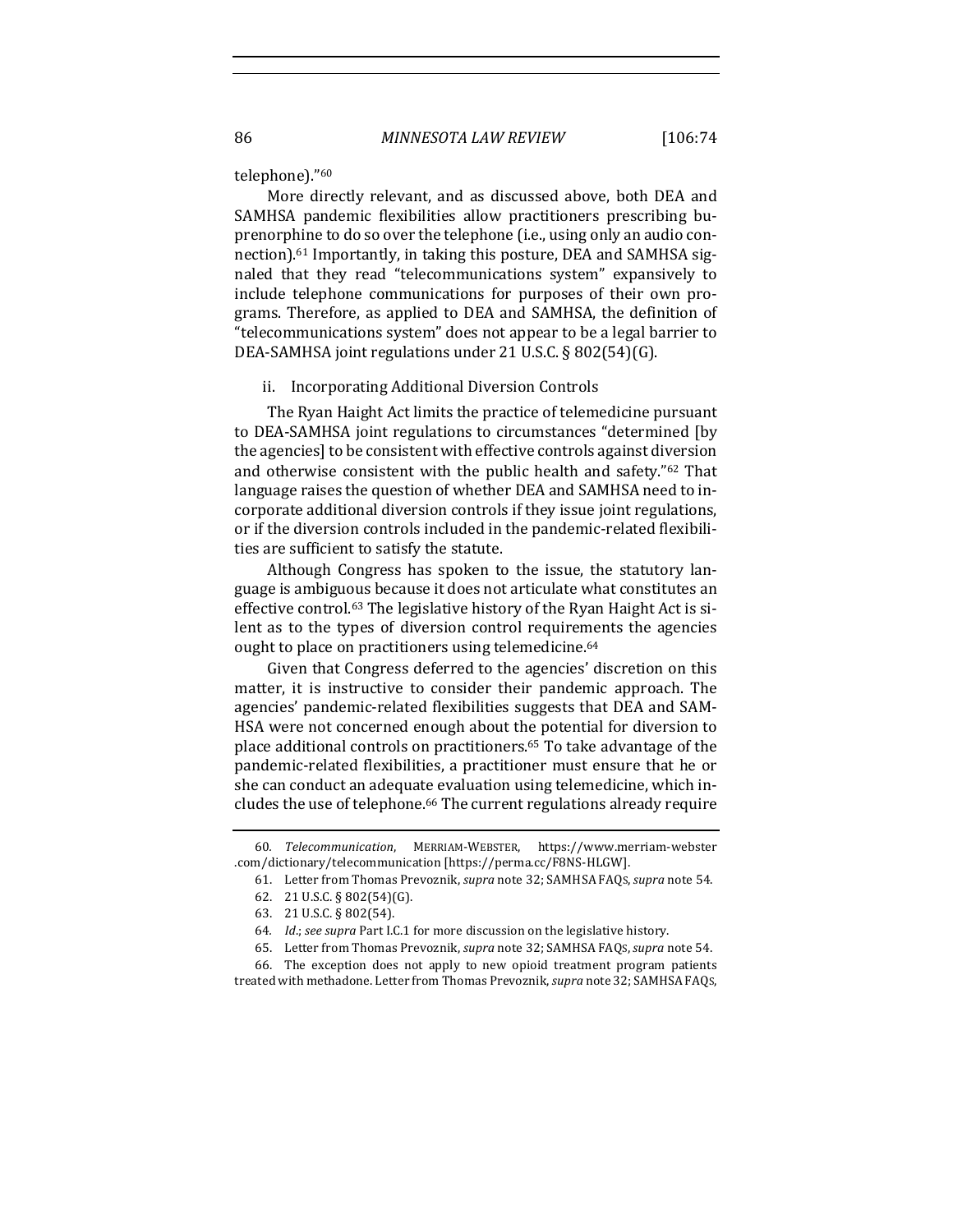an evaluation—the pandemic-related flexibilities simply allow evaluation to be conducted over the telephone or using an audio-visual connection. The flexibilities require the telemedicine practitioner to be state-licensed and DEA-registered, which is also consistent with current regulations.<sup>67</sup> Additionally, and consistent with current regulations, prescriptions for buprenorphine must be issued "for a legitimate medical purpose by a practitioner acting in the usual course of his/her professional practice."<sup>68</sup>

Of course, when DEA and SAMHSA crafted these regulatory flexibilities, they did so prospectively. Careful research could help inform the impact these flexibilities are having on controlled substance diversion. Research could further reveal whether DEA and SAMHSA should issue regulations similar to the flexibilities granted during the pandemic public health emergency or should change course. In the meantime, and absent any evidence of increased diversion, it is reasonable to conclude that it is within DEA and SAMHSA's discretion to issue joint regulations without imposing additional diversion controls.<sup>69</sup>

#### 2. DEA Establishes a Special Registration for Telemedicine Program

As a second potential path to extend the telemedicine pandemic flexibilities, DEA can use its authority to establish a special registration for telemedicine programs. One of the seven telemedicine exceptions in the Ryan Haight Act gives DEA the discretion to register practitioners to prescribe controlled substances using telemedicine.<sup>70</sup> The statute says, "the term 'practice of telemedicine' means, for purposes of this subchapter, the practice of medicine  $\dots$  which  $\dots$  is being conducted by a practitioner who has obtained from the Attorney General

70. DEA planned to create a special registration program in 2009 when it first released rules implementing the Ryan Haight Act. Implementation of the Ryan Haight Online Pharmacy Consumer Protection Act of 2008, 74 Fed. Reg. 15,596 (Apr. 6, 2009). In the Special Registration for Telemedicine Act of 2018, Congress directed DEA to finalize a special registration program to increase access to telemedicine for substance use disorder by October 24, 2019. DEA missed the deadline and has yet to release proposed regulations. Special Registration for Telemedicine Act of 2018, 21 U.S.C. § 831(h)(2).

supra note 54.

<sup>67.</sup> Letter from Thomas Prevoznik, *supra* note 32.

<sup>68</sup>*. Id*.

<sup>69.</sup> While the exact content and process of these rules are outside the scope of this Essay, the agencies would need to promulgate these rules consistent with the Administrative Procedure Act and in such a manner as to survive judicial review under the *Chevron* doctrine. Chevron U.S.A. Inc. v. NRDC Inc., 467 U.S. 837 (1984). In this Essay, we focus on the agencies' statutory authorities to take these actions, which is only one of the issues that could come up in subsequent litigation.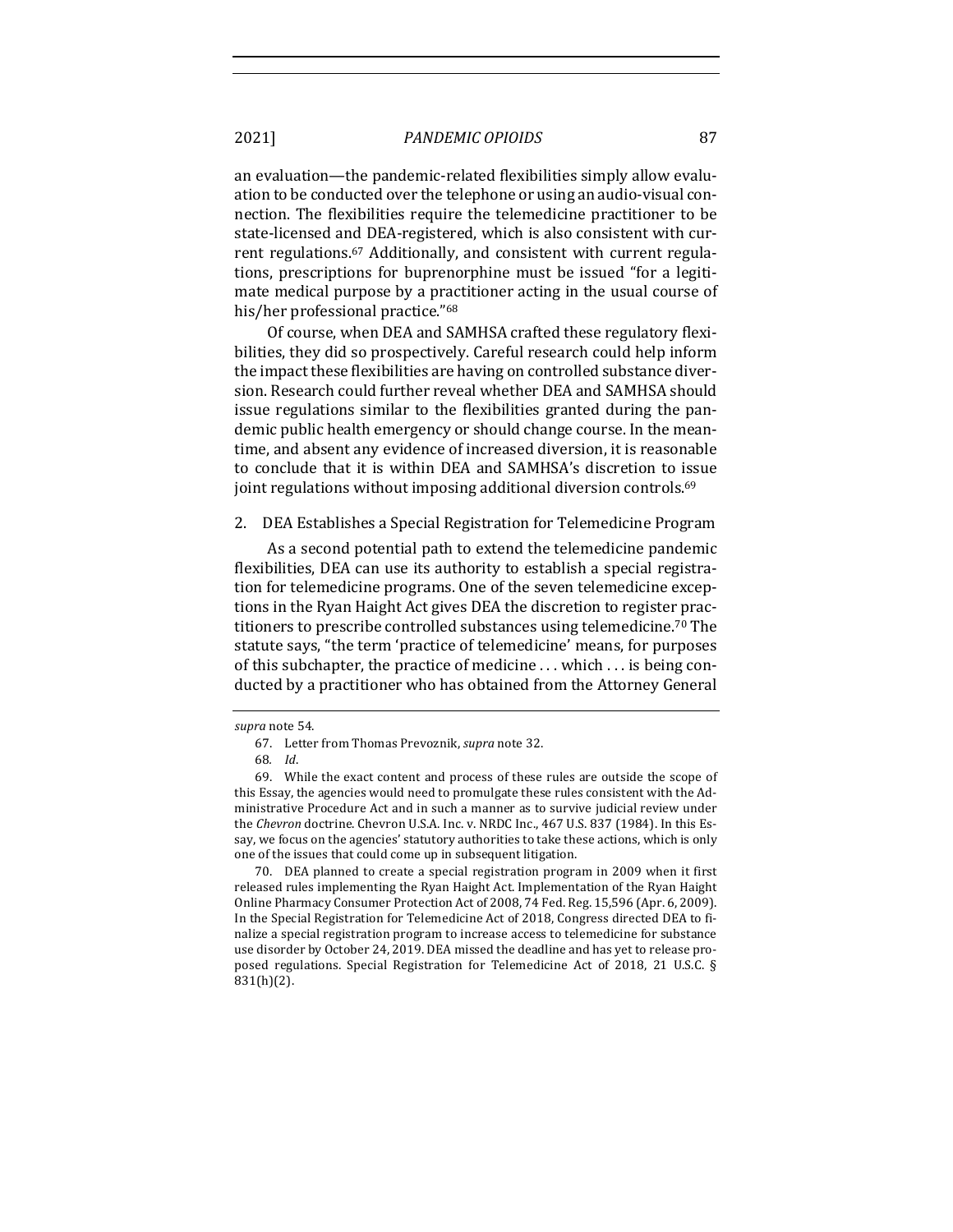a special registration."<sup>71</sup> Therefore,  $DEA$ 's legal authority to create such a program is clear.

In fact, recent legislation requires DEA to create a special registration program. The Special Registration for Telemedicine Act of 2018, part of the SUPPORT for Patients and Communities Act, gave DEA until October 2019 to release final regulations "specifying . . . the limited circumstances in which a special registration  $\ldots$  may be issued to a practitioner to engage in the practice of telemedicine."72 Although DEA missed the initial deadline, it remains legally obligated to create this special registration program. $73$ 

Whether a special registration promotes the use of telemedicine depends on how it is designed. DEA's special registration for telemedicine program could open up a new pathway for the practice of telemedicine compared to current regulations. The special registration could also be so burdensome for practitioners that it has no significant effect on telemedicine uptake. If DEA designs a program that requires a practitioner to undergo extensive training and then apply and wait for DEA to grant the registration, such a special registration is unlikely to lead to increased uptake.

DEA has the authority to pursue a creative approach when activating the special registration program. The statute gives DEA the discretion to "specif[y]  $\dots$  the limited circumstances in which a special registration" may be issued.<sup>74</sup> The statute does not require DEA to preapprove each individual practitioner seeking a special registration for telemedicine.<sup>75</sup> DEA could automatically issue a special registration to each practitioner who applies for a regular DEA registration or renews his or her registration, for example. Alternatively, DEA could require practitioners to submit a separate application for a special registration program. With either method, DEA could impose the same requirements on practitioners using a special registration for telemedicine as it did on practitioners utilizing the telemedicine flexibility during the COVID-19 pandemic.<sup>76</sup>

76. It is permissible for DEA to both release a special registration program and promulgate joint regulations with SAMHSA. Although this approach would require

<sup>71. 21</sup> U.S.C. § 802(54)(E).

<sup>72. 21</sup> U.S.C. § 831(h)(2).

<sup>73.</sup> Malka Berro, *DEA Misses Deadline for Teleprescribing Special Registration*, NAT'L COUNCIL FOR BEHAVIORAL HEALTH (Oct. 31, 2019), https://www .thenationalcouncil.org/capitol-connector/2019/10/dea-misses-deadline-for -teleprescribing-special-registration/ [https://perma.cc/QG8M-RJKN].

<sup>74. 21</sup> U.S.C. § 831(h)(2).

<sup>75</sup>*. Id*.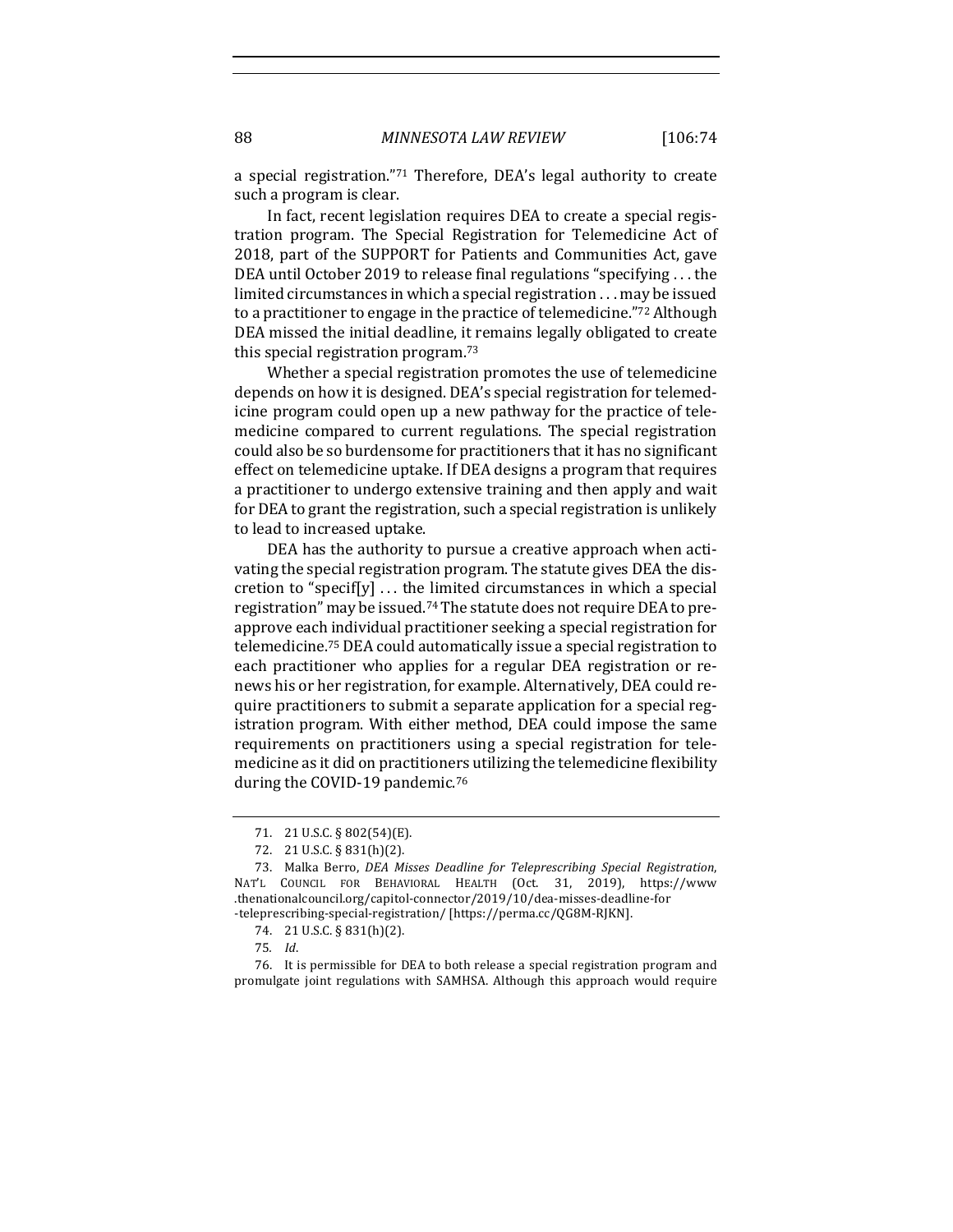#### II. UNSUPERVISED USE OF METHADONE

Over 400,000 people in the United States receive methadone from an opioid treatment program to treat their opioid use disorders.<sup>77</sup> Methadone is significantly more effective at reducing opioid use and retaining patients in treatment than approaches that do not use medication.<sup>78</sup> For many people, taking methadone to treat opioid use disorders involves a daily trip to the opioid treatment facility to receive medication administered at the facility.<sup>79</sup>

Although taking a daily trip to an opioid treatment program was already a logistical challenge for patients, the COVID-19 pandemic heightened obstacles for patients who need to travel every day to receive their medication. Practitioners reported that many opioid treatment programs reduced their hours, and some stopped accepting new patients altogether.<sup>80</sup> There are also reports of crowded waiting rooms and long lines of people not socially distanced.<sup>81</sup>

Even before the pandemic, access to opioid treatment programs was limited. Over 90 percent of opioid treatment programs are located in urban areas, making it challenging for rural patients to make the daily trip to receive their medication.<sup>82</sup> Studies have established that longer travel distance reduces the likelihood that people with substance use disorder complete treatment or seek aftercare.<sup>83</sup> One

78. Richard P. Mattick, Courtney Breen, Jo Kimber, & Marina Davoli, Methadone *Maintenance Therapy Verses No Opioid Replacement Therapy for Opioid Dependence*, 3 COCHRANE LIBR. 1, 2 (2009).

79. See, e.g., Jennifer D. Oliva, Policing Opioid Use Disorder in a Pandemic, U. CHI. L. REV. ONLINE (NOV. 16, 2020), https://lawreviewblog .uchicago.edu/2020/11/16/covid-oliva/ [https://perma.cc/LCA2-S8DG].

80. Kate Briquelet, *Don't Forget the Other Pandemic Killing Thousands of Americans,* DAILY BEAST (May 4, 2020), https://www.thedailybeast.com/opioid-deaths -surge-during-coronavirus-in-americas-overdose-capitals (last visited Oct. 25, 2021).

81. Alison Insinger, Methadone Clinic Lines and Packed Waiting Rooms Leave Clients Vulnerable to the Coronavirus, STAT NEWS (Apr. 9, 2020), https://www .statnews.com/2020/04/09/methadone-clinics-leave-clients-vulnerable-to -coronavirus/ [https://perma.cc/Q53W-62PY].

82. Registration Requirements for Narcotic Treatment Programs with Mobile Components, 85 Fed. Reg. 11,008 (Feb. 26, 2020). 

83. Kyle Beardsley, Eric D. Wish, Dawn Bonanno Fitzelle, Kevin O'Grady, & Amelia M. Arria, *Distance Traveled to Outpatient Drug Treatment and Client Retention,* 25 J. SUBSTANCE ABUSE TREATMENT 279, 279 (2003); Susan K. Schmitt, Ciaran S. Phibbs, &

DEA to write two separate regulations and go through the notice-and-comment process twice, it might save the agency administrative resources in the long run.

<sup>77.</sup> SUBSTANCE ABUSE & MENTAL HEALTH SERVICES ADMIN., NATIONAL SURVEY OF SUB-STANCE ABUSE TREATMENT SERVICES (N-SSATS): 2019, at 113 (July 2020), https://www.samhsa.gov/data/sites/default/files/reports/rpt29389/NSSATS -2019.pdf [https://perma.cc/5FDH-Y5L8].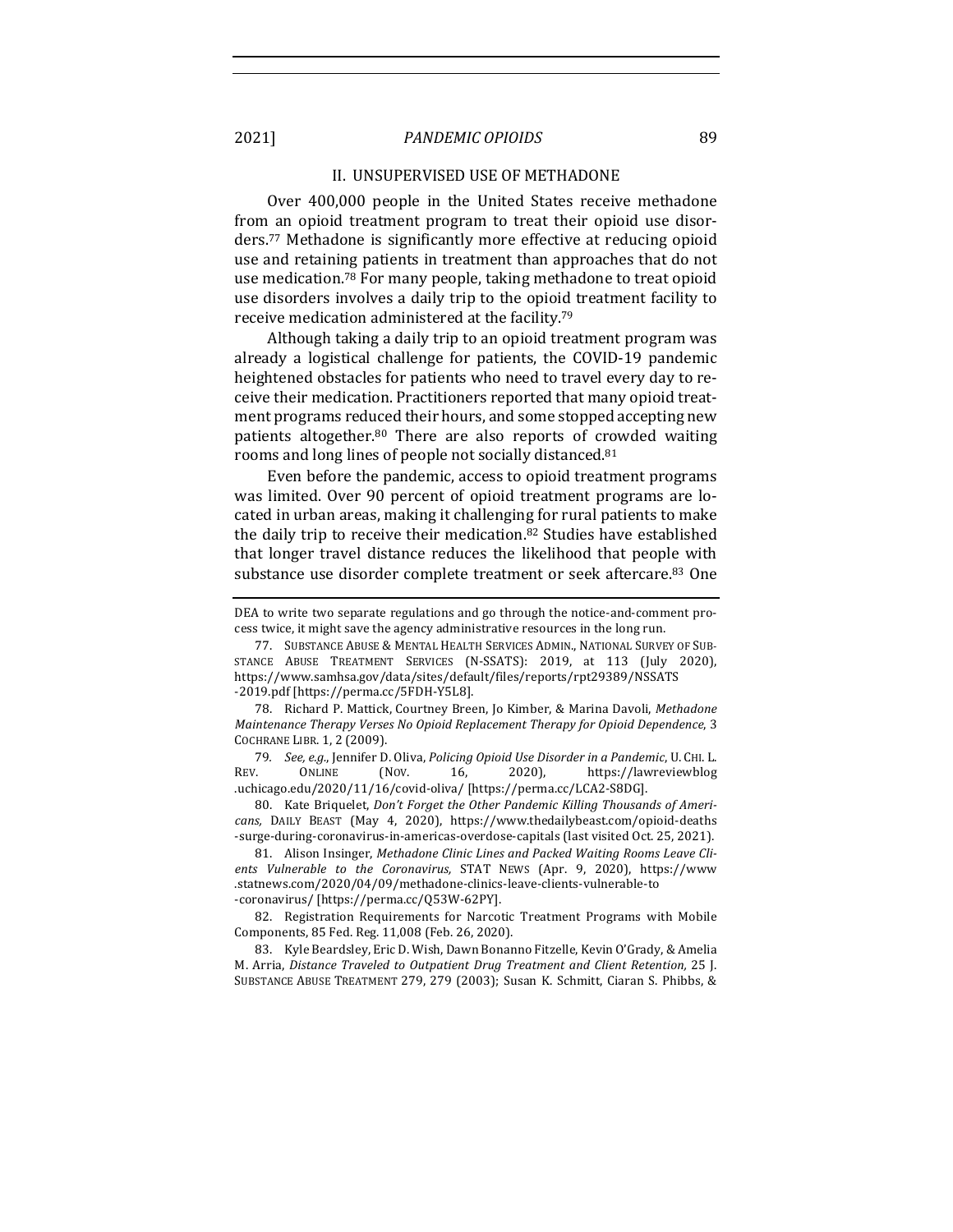study found that patients traveling more than a mile to treatment programs were roughly fifty percent less likely to complete treatment than patients who traveled less than a mile.<sup>84</sup>

Allowing patients to take home extra doses of methadone from an opioid treatment program is an effective way to ensure that patients have access to methadone, but SAMHSA has traditionally placed significant limits on allowing patients to have take-home doses. This Part explains the SAMHSA regulations that apply to the unsupervised use of methadone, describes the flexibilities that agency provided to patients and practitioners during the COVID-19 public health emergency, and finds that SAMHSA has the authority to extend the unsupervised use flexibilities through regulatory changes.

# A. REGULATIONS FOR TAKE-HOME SUPPLIES OF OPIOID TREATMENT **MEDICATION**

Under the Narcotic Addict Treatment Act of 1974, SAMHSA is responsible for regulatory oversight of "opioid treatment programs," which SAMHSA defines as inclusive of any practitioner or program that is registered with DEA and treats a patient with a drug that is approved by the Food and Drug Administration (FDA) for treatment of opioid use disorder.<sup>85</sup> This definition includes practitioners and programs that use buprenorphine or methadone as part of a protocol to treat opioid use disorder. As of 2018, there were 1,605 opioid treatment programs in the United States.<sup>86</sup> When used to treat opioid use disorder, methadone can only be dispensed at an opioid treatment program.87

SAMHSA's requirements for opioid treatment programs are extensive. For example, opioid treatment programs must provide counseling services to patients, document patient care and outcomes, and limit the amount of a medication a patient can take home.<sup>88</sup>

John D. Piette, *The Influence of Distance on Utilization of Outpatient Mental Health Af*tercare Following Inpatient Substance Abuse Treatment, 28 ADDICTIVE BEHAVIORS 1183, 1183 (2003).

<sup>84.</sup> Beardsley et al., *supra* note 83, at 283.

<sup>85.</sup> Narcotic Addict Treatment Act of 1974, 21 U.S.C. § 823(g)(2) (2018); 42 C.F.R. § 8.2 (2019).

<sup>86.</sup> Christopher M. Jones, Danielle J. Byrd, Thomas J Clarke, Tony B. Campbell, Chideha Ohuoha & Elinore F. McCance-Katz, *Characteristics and Current Clinical Practices of Opioid Treatment Programs in the United States*, 205 DRUG & ALCOHOL DEPEND-ENCE 1, 2 (2019).

<sup>87. 42</sup> C.F.R. § 8 (2019); 21 C.F.R. § 1306.04(c) (2019).

<sup>88. 42</sup> C.F.R. § 8 (2019).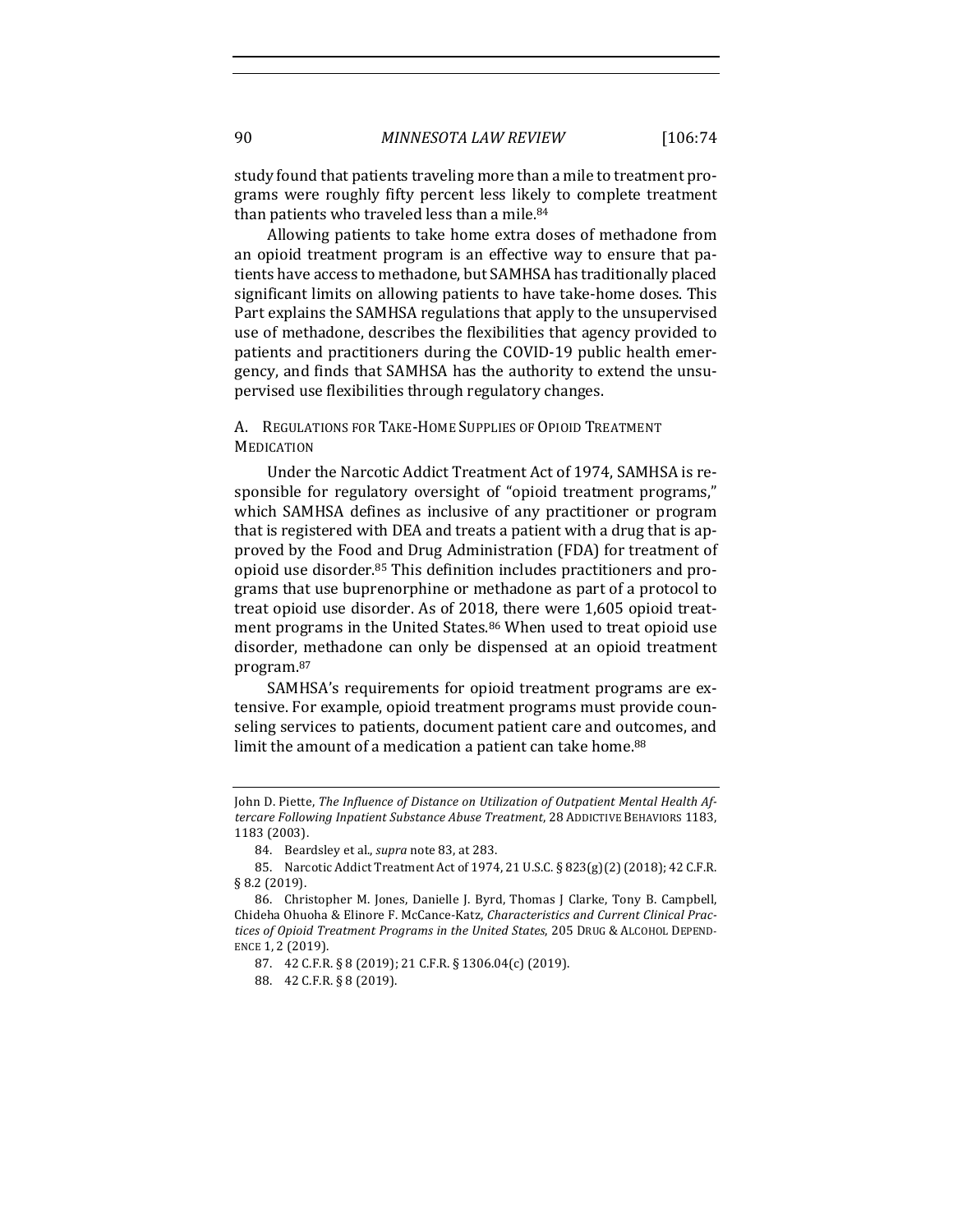The requirements for the take-home supply, or unsupervised use, of methadone are particularly extensive. Practitioners must take into consideration eight criteria when determining if a patient is "responsible" enough to have a take-home supply of medication:

In determining which patients may be permitted unsupervised use, the medical director shall consider the following take-home criteria in determining whether a patient is responsible in handling opioid drugs for unsupervised use.

(i) Absence of recent abuse of drugs (opioid or nonnarcotic), including alcohol;

(ii) Regularity of clinic attendance;

(iii) Absence of serious behavioral problems at the clinic;

(iv) Absence of known recent criminal activity, e.g., drug dealing;

(v) Stability of the patient's home environment and social relationships;

(vi) Length of time in comprehensive maintenance treatment;

(vii) Assurance that take-home medication can be safely stored within the patient's home; and

(viii) Whether the rehabilitative benefit the patient derived from decreasing the frequency of clinic attendance outweighs the potential risk of diversion.<sup>89</sup>

If a practitioner determines that a patient is sufficiently responsible under these eight criteria to be eligible to receive a take-home supply of methadone, the number of doses is initially limited and gradually increases. For example, during the first ninety days of treatment, patients can only take home one dose per week of methadone.<sup>90</sup> This means patients must still go to the opioid treatment program the other six days of the week for their daily dose of methadone.<sup>91</sup> In the second ninety days of treatment, a patient can take home two doses per week.<sup>92</sup> The number increases with the time-in-treatment; after a year of continuous treatment, a patient can take home a two-week supply. $93$  After two years of continuous treatment, the flexibility maxes out and a patient can begin to take home a one-month supply.<sup>94</sup>

The rationale originally put forward to support the time-in-treatment requirement was that "the longer the patient is in treatment[,] the greater the likelihood he or she has of establishing a therapeutic relationship with the counselor and the program and the greater

<sup>89.</sup> 42 C.F.R. § 8.12(i)(2).

<sup>90. 42</sup> C.F.R. § 8.12(i)(3)(i).

<sup>91.</sup> A patient might only need to go for five other days if the opioid treatment program closes for a day on Sunday or for State or Federal holidays. 42 CFR §  $8.12(i)(1)$ .

<sup>92. 42</sup> C.F.R § 8.12(i)(3)(ii).

<sup>93. 42</sup> C.F.R § 8.12(i)(3)(v).

<sup>94. 42</sup> C.F.R § 8.12(i)(3)(vi).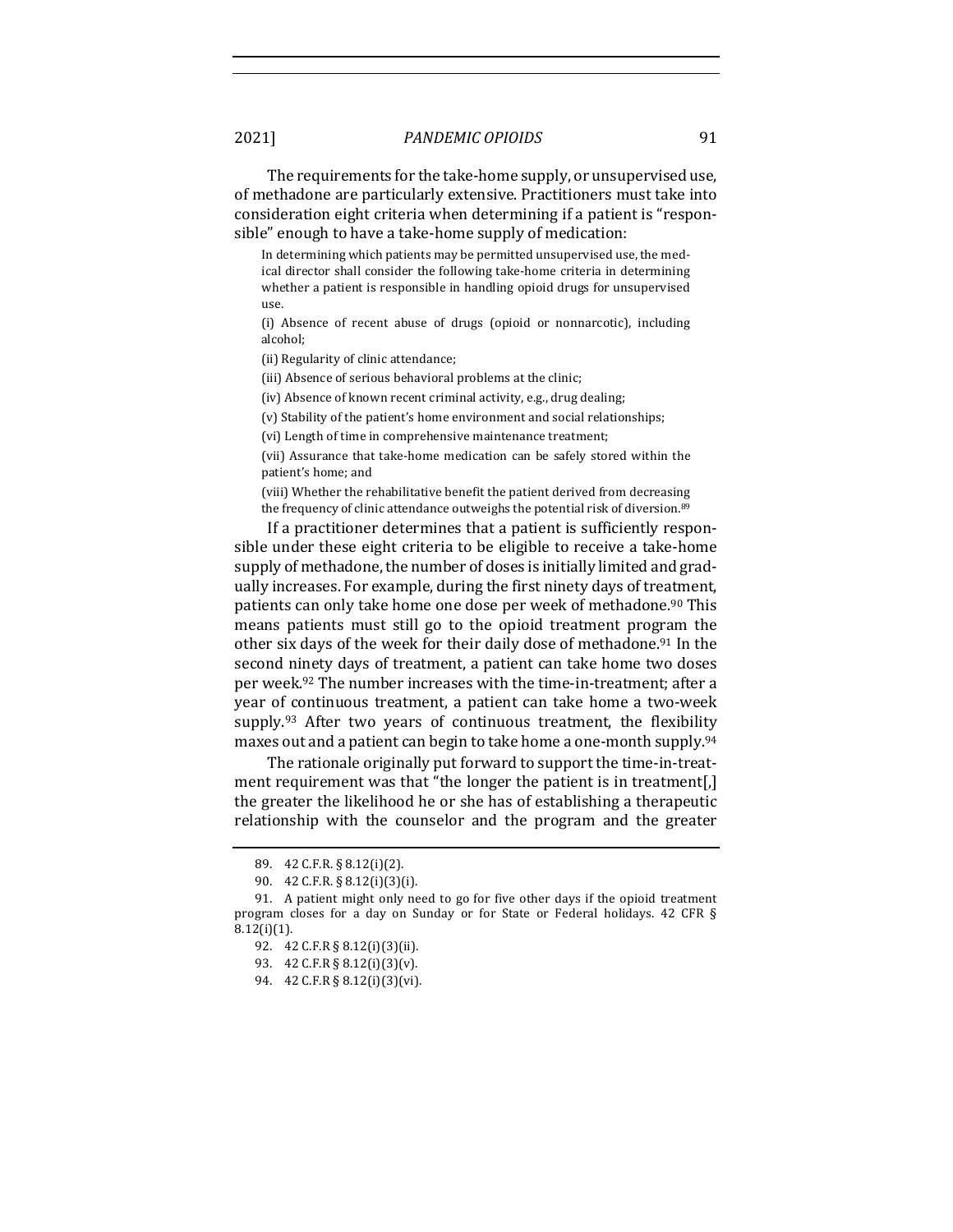92 *MINNESOTA LAW REVIEW* [106:74

likelihood he or she has of being assessed properly against the [eight] criteria]."<sup>95</sup> The agency, which was the FDA at the time, did not offer evidence to support the idea that the time-in-treatment requirement encourages patients to stay in treatment longer. When SAMHSA took over this regulatory program, it maintained this eight-criteria test.<sup>96</sup>

DEA regulations do not impose specific requirements regarding the unsupervised use of methadone or buprenorphine. Rather, the agency defers to SAMHSA regulations regarding unsupervised use.<sup>97</sup> Although DEA regulations apply multiple restrictions to narcotic treatment programs, those restrictions do not appear to bear on takehome supplies.<sup>98</sup>

#### B. COVID-19-RELATED FLEXIBILITIES

In response to the COVID-19 public health emergency, SAMHSA released a guidance document that allows state regulatory authorities to request blanket exceptions to allow patients to take home more doses of methadone and buprenorphine.<sup>99</sup> The guidance says that for all states,

[t]he state may request blanket exceptions for all stable patients in an OTP to receive 28 days of Take-Home doses of the patient's medication for opioid use disorder. The state may request up to 14 days of Take-Home medication for those patients who are less stable but who the OTP believes can safely

97. 21 C.F.R.  $\S$  1301.74(k) (2019). The DEA regulations refer to SAMHSA regulations and state that "[a]ll narcotic treatment programs must comply with standards established by the Secretary of Health and Human Services (after consultation with the Administration) respecting the quantities of narcotic drugs which may be provided to persons enrolled in a narcotic treatment program for unsupervised use." Id.

98. DEA's security controls for narcotic treatment programs, for example, require such programs to keep controlled substances in a safe or steel cabinet and to notify DEA of theft and significant loss of methadone. 21 C.F.R. § 1301.72(a–b) (2019); 21 C.F.R. § 1301.74(c) (2019).

99. SUBSTANCE ABUSE & MENTAL HEALTH SERVS. ADMIN., OPIOID TREATMENT PROGRAM (OTP) GUIDANCE (Mar. 19, 2020), https://www.samhsa.gov/sites/default/files/ otp-guidance-20200316.pdf [https://perma.cc/QBQ8-MQ32] [hereinafter SAMHSA OTP GUIDANCE].

<sup>95.</sup> Drugs Used for Treatment of Narcotic Addicts; Joint Revision of Conditions for Use, 45 Fed. Reg. 62,692, 62,704 (Sept. 19, 1980).

<sup>96.</sup> Narcotic Drugs in Maintenance and Detoxification Treatment of Narcotic Dependence, 64 Fed. Reg. 39,810, 39,822 (proposed July 22, 1999); Opioid Drugs in Maintenance and Detoxification Treatment of Opiate Addiction, 66 Fed. Reg. 4,076, 4,098 (Jan. 17, 2001). This test looks especially overdue for policy review. A number of the criteria appear so subjective as to amplify problematic biases where they exist. The extent to which these criteria serve as a barrier to treatment is beyond the scope of this Essay but would benefit from additional study.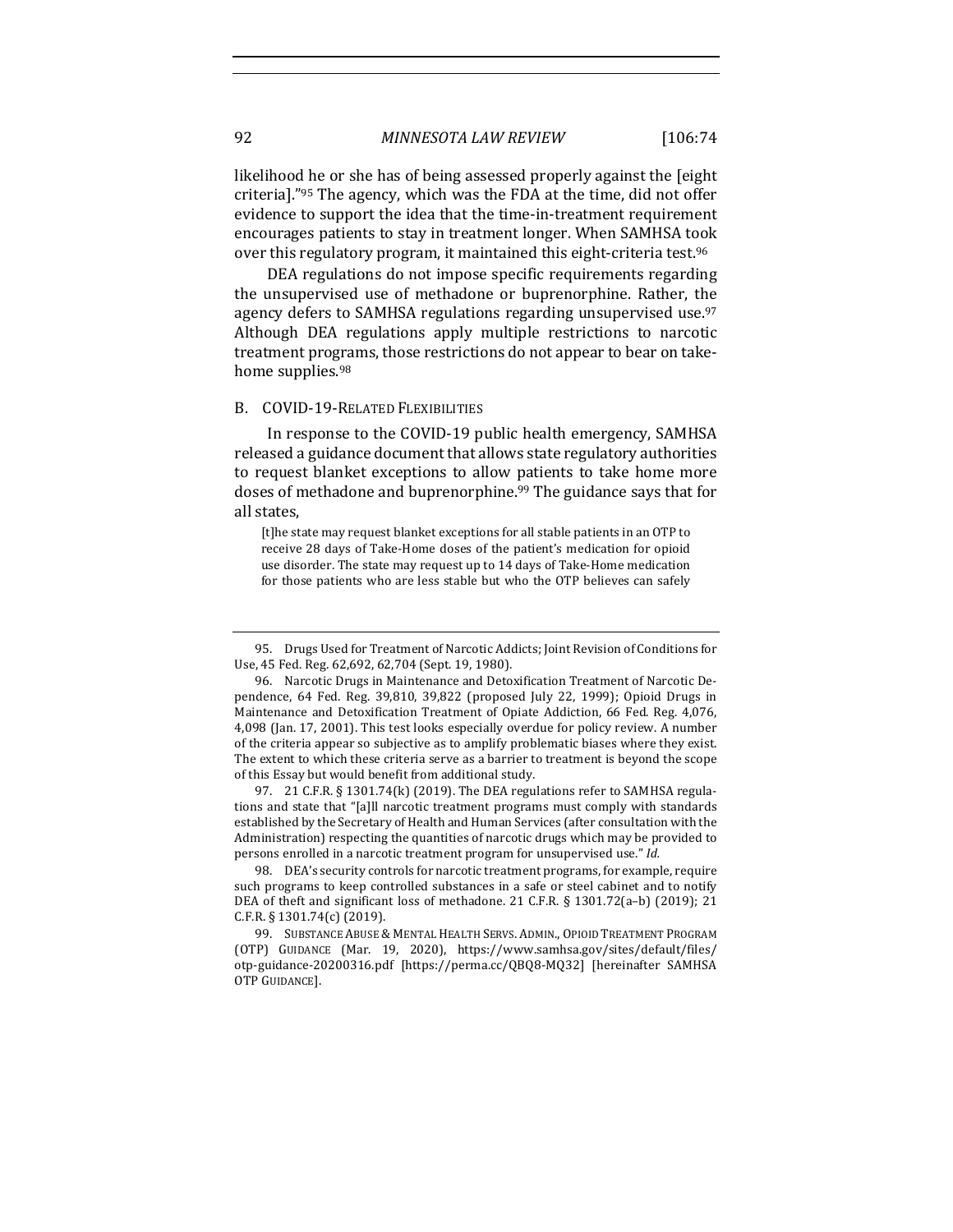handle this level of Take-Home medication.<sup>100</sup>

The guidance document and the regulations at 42 CFR  $\S$  8.12 do not define "stable patient" or "less stable patient," nor do they include any description about who qualifies as "stable." Thus, SAMHSA's guidance is unclear about whether opioid treatment programs should use the eight take-home criteria laid out in 42 CFR § 8.12(i)(2) or different criteria. Some practitioners interpreted the pandemic-related guidance to mean that SAMHSA is deferring to the opioid treatment programs to decide when a patient is "stable" or "less stable."<sup>101</sup> Others interpreted it differently to mean the eight take-home criteria should be used to determine if a patient is "stable" or "less stable."<sup>102</sup>

In its guidance, SAMHSA did not place any specific requirements on practitioners who want to take advantage of this flexibility once their state adopts the blanket exemption. SAMHSA neither mentions the statute or regulation that authorizes it to provide this flexibility to opioid treatment programs, nor specifies whether the flexibility is set to expire when the COVID-19 emergency declaration expires or is revoked.103

Some states, such as Massachusetts and New Jersey, requested the exemption to permit some patients in their states to receive the larger take-home supply of fourteen to twenty-eight days of medication.<sup>104</sup> Some localities allowed for smaller increases in take-home supplies. New York City, for example, allowed patients to start with a two or three-day take-home supply.<sup>105</sup>

# C. APPROACHES TO EXTENDING FLEXIBILITIES FOR THE UNSUPERVISED USE OF OPIOID TREATMENT MEDICATIONS

This Part finds that SAMHSA has the legal authority to extend the flexibilities granted during the COVID-19 public health emergency without additional authorization from Congress. It describes two

<sup>100</sup>*. Id.*

<sup>101.</sup> Insinger, *supra* note 81.

<sup>102.</sup> Helen Redmond, SAMHSA's Absurd Criteria for Identifying "Stable" Methadone Patients, FILTER (Mar. 31, 2020), https://filtermag.org/samhsa-methadone-criteria/ [https://perma.cc/QAJ6-7WAA].

<sup>103.</sup> This differs from guidance issued by DEA in response to the COVID-19 public health emergency declaration that allows DATA-waived practitioners to prescribe buprenorphine to new and existing patients over the telephone without first requiring an in-person examination. In that guidance, DEA wrote that it provided the flexibility due to the COVID-19 public health emergency, and it is set to expire when the emergency declaration expires or is revoked. Letter from Thomas Prevoznik, *supra* note 32.

<sup>104.</sup> Guyer & Scott, *supra* note 55.

<sup>105.</sup> Insinger, *supra* note 81.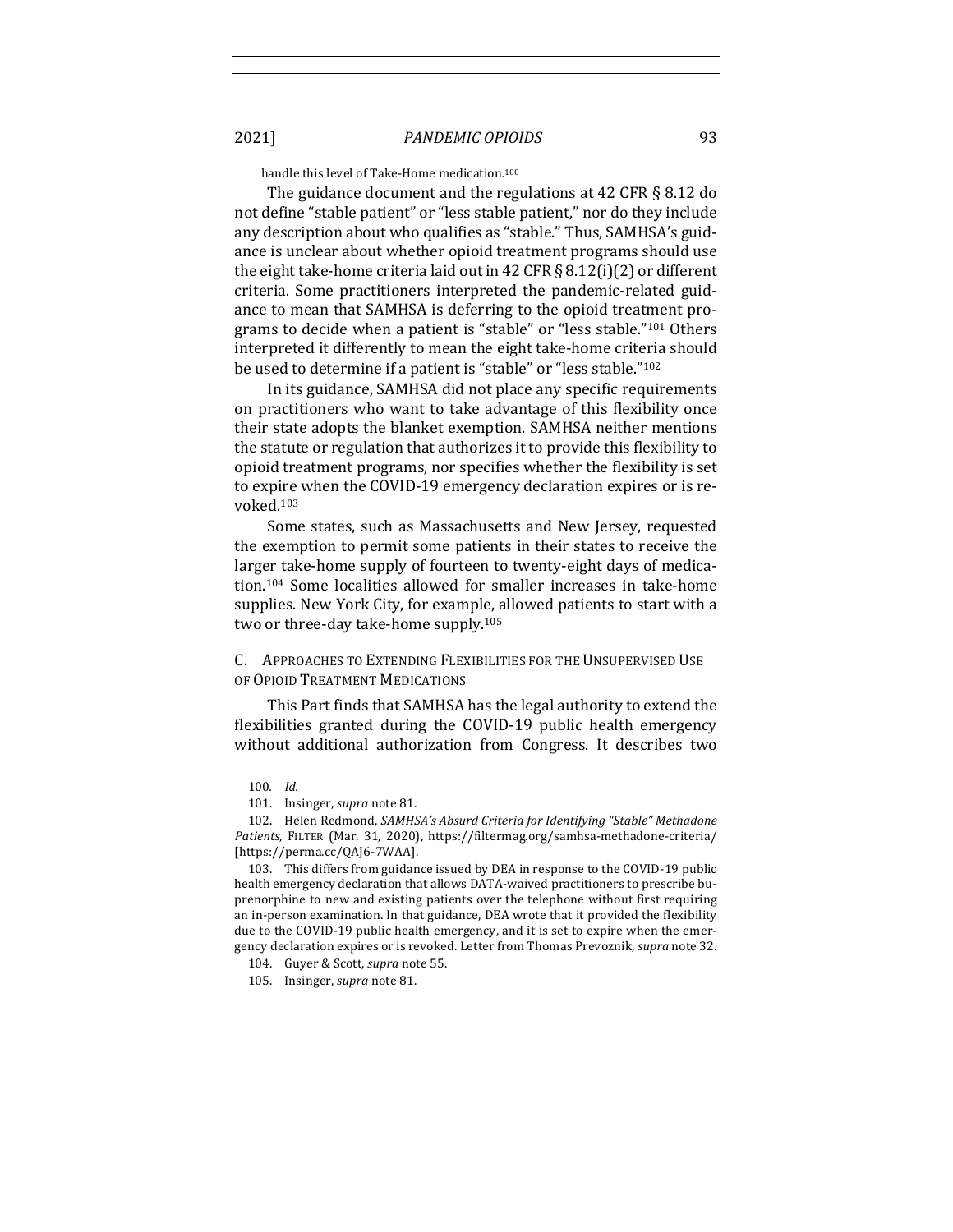approaches that the agency could take. First, SAMHSA could use its statutory authority to issue a rule codifying the flexibilities after consulting with DEA. Second, SAMHSA could release a new guidance document implementing these changes.

## 1. SAMHSA Issues Regulations After Consultation with DEA

SAMHSA has the authority under the Narcotic Addict Treatment Act to extend the pandemic-related flexibilities by issuing regulations through the notice-and-comment rulemaking process.<sup>106</sup> The only condition the statute places on SAMHSA is the requirement that the agency consult with DEA before issuing the regulations.<sup>107</sup>

The language of the Act unambiguously gives SAMHSA this authority. The Act says:

The Attorney General shall register a [practitioner] to dispense narcotic drugs to individuals for maintenance treatment or detoxification treatment (or both) (A) if the applicant is a practitioner who is determined by the Secretary to be qualified (under standards established by the Secretary) to engage in the treatment with respect to which registration is sought  $\dots$  and (C) if the Secretary determines that the applicant will comply with standards established by the Secretary (after consultation with the Attorney General) respecting the quantities of narcotic drugs which may be provided for unsupervised use by individuals in such treatment.<sup>108</sup>

This language plainly gives SAMHSA broad authority to establish the standards that practitioners must follow to dispense narcotic drugs to individuals for maintenance or detoxification treatment (i.e., the standards that opioid treatment programs must follow).

It also gives SAMHSA broad authority to set standards regarding the quantity of methadone or buprenorphine an opioid treatment program can give a patient to take home, and it does not limit the circumstances for which SAMHSA can authorize unsupervised use. SAMHSA has the authority, for example, to extend the pandemic-related flexibilities by promulgating a regulation allowing states to request blanket exemptions for all stable patients to receive twenty-eight days of take-home medication and less stable patients to receive fourteen days of take-home medication after consultation with DEA.

In fact, SAMHSA has the authority to provide flexibilities that extend beyond the pandemic-related flexibilities. For example, SAMHSA could modify its regulations at 42 CFR  $\S$  8.12(i)(3) to remove or modify the time-in-treatment requirement for all patients who have been

<sup>106.</sup> Narcotic Addict Treatment Act of 1974, 21 U.S.C. § 823(g)(1) (2018).

<sup>107</sup>*. Id.*

<sup>108</sup>*. Id.*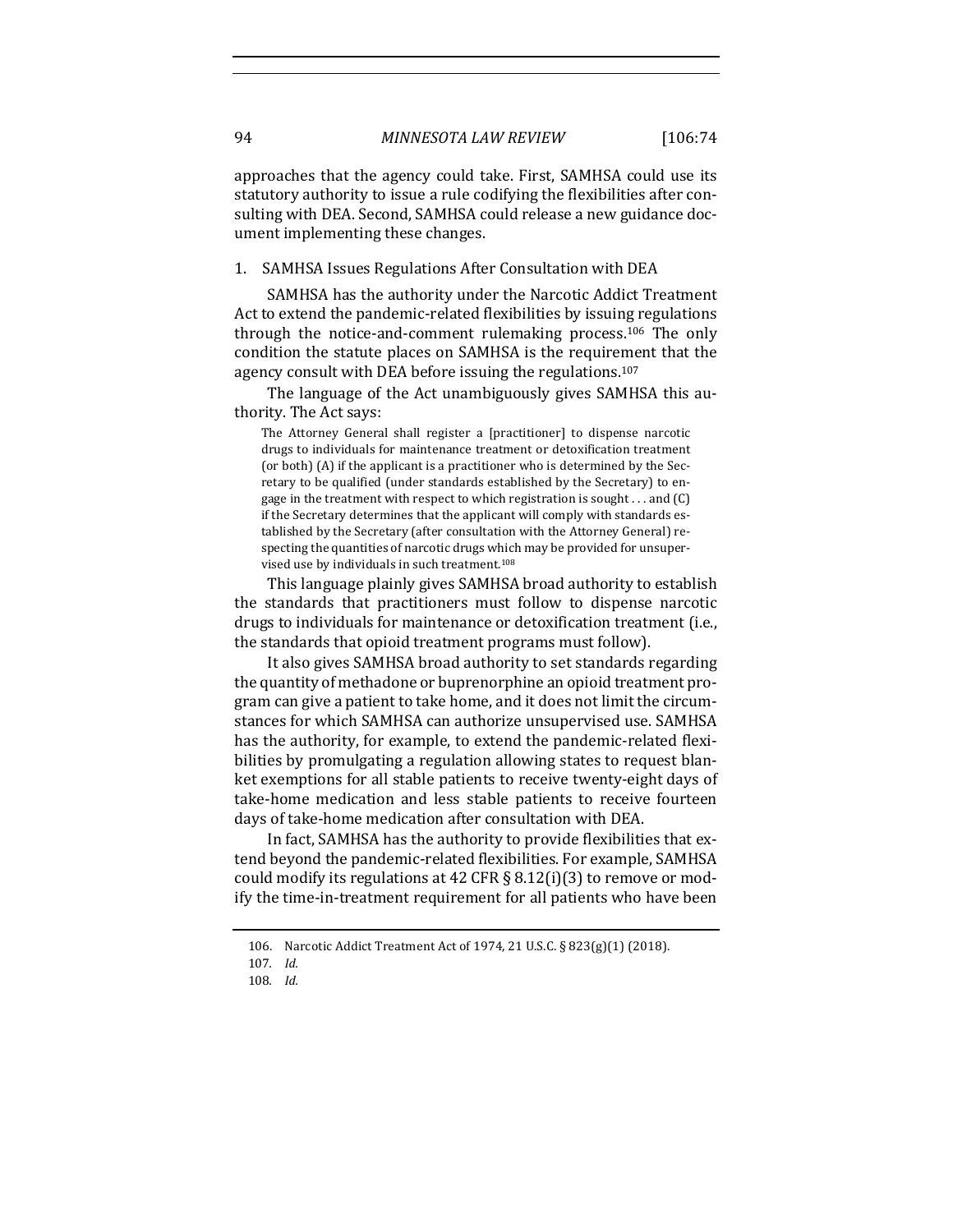deemed stable enough to have a take-home supply. Alternatively, the regulations could permit any patient who an opioid treatment program deems "stable" to have access to fourteen or twenty-eight days of take-home supply. SAMHSA could remove the eight take-home criteria from the regulations and defer to the opioid treatment program to make the decision about when a patient is "stable." If SAMHSA amended the regulations in this manner, states would not need to request an exemption from SAMHSA, and states that incorporate SAM-HSA's regulations by reference would not need to take any additional action to allow for such in-state flexibility.<sup>109</sup> This is one of many approaches SAMHSA could take to modify its regulations for unsupervised use.

To support regulatory changes like this, SAMHSA would need to build an administrative record to support the changes. This is one area where on-the-ground experience with the current regulations and pandemic flexibilities could help support SAMHSA's rationale for a regulatory change.<sup>110</sup> The statute also requires SAMHSA to consult with DEA prior to issuing such regulations, so the agency would need to communicate with DEA and include a description of the consultation in the rulemaking record before issuing the rule.<sup>111</sup>

SAMHSA explained that the restrictions on unsupervised use "are intended to reduce the risk of abuse and diversion of opioid treatment

111. 21 U.S.C. § 823(g)(1).

<sup>109.</sup> New Jersey's regulations, for example, stipulate that opioid treatment programs only need to request an exemption from the take-home requirements if the "treatment decision ... differs from the Federal regulatory requirements at 42 CFR Part 8." N.J. ADMIN. CODE §10:161B-11.1 (2020). Thus, New Jersey would not need to modify its administrative code to allow for expanded take-home use. Alternatively, Massachusetts promulgates regulations that are more stringent than the federal regulations for take-home use. For example, during the first two months of treatment, patients can have no take-home doses. 105 MASS. CODE REGS. § 164.000 (2016). Massachusetts would need to amend it regulations to allow for expanded take-home use. These scenarios, where state action is needed to implement SAMHSA's regulatory changes, create an additional barrier to extending the pandemic-related flexibilities. Although state-level barriers are outside the scope of this Essay, they warrant further scrutiny.

<sup>110.</sup> Research is already beginning to be published. See, e.g., Sarah Brothers, Adam Viera, & Robert Heimer, *Changes in Methadone Program Practices and Fatal Methadone Overdose Rates in Connecticut During COVID-19*, 131 J. SUBSTANCE ABUSE TREATMENT 1, 4 (2021) ("We see no evidence that increased take-home doses led to increased methadone-related fatal overdoses."); Mary C. Figgatt, Zach Salazar, Elizabeth Day, Louise Vincent, & Nabarun Dasgupta, Take-Home Dosing Experiences Among Persons Receiving *Methadone Maintenance Treatment During COVID-19, 123 J. SUBSTANCE ABUSE TREAT-*MENT 1, 1 (2021) (finding minimal amounts of reported diversion among participants receiving take-home doses under the COVID-19 flexibility).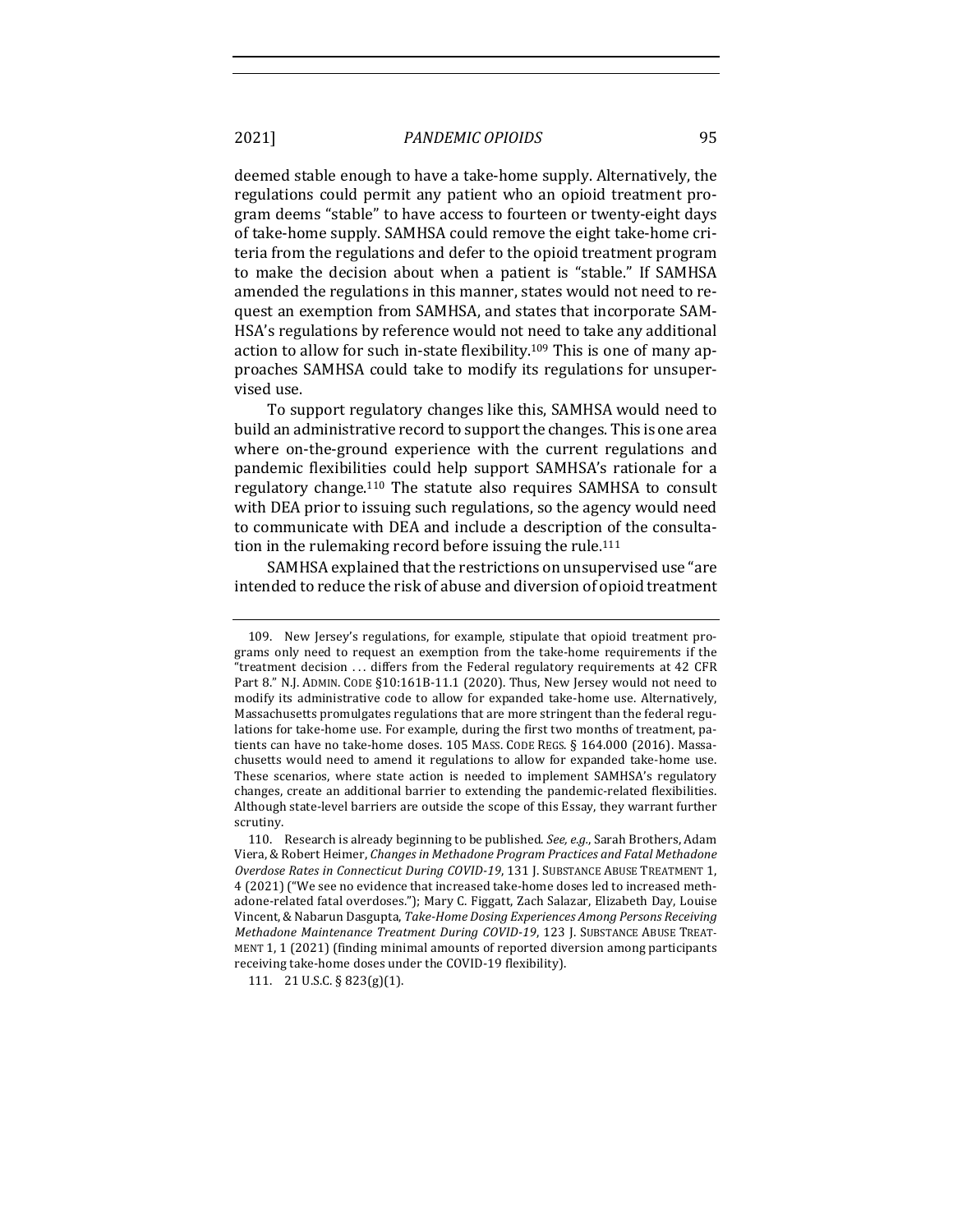medication that have abuse potential."<sup>112</sup> However, recent research suggests that there has been minimal diversion associated with unsupervised use during the COVID-19 public health emergency.<sup>113</sup> A study anonymously surveyed eighty-seven patients receiving methadone take-home doses since SAMHSA issued the pandemic-related flexibility doses and found minimal reported levels of diversion of the takehome doses.<sup>114</sup>

#### 2. SAMHSA Issues a New Guidance Document

As noted above, in response to the COVID-19 public health emergency, SAMHSA released a guidance document that allows state regulatory authorities to request blanket exceptions to allow patients to take home additional doses of methadone and buprenorphine.<sup>115</sup> This guidance document does not reference the COVID-19 public health emergency declaration. It also does not discuss SAMHSA's legal authority to provide this flexibility. However, SAMHSA's clearest authority to extend these flexibilities through guidance comes from 42 C.F.R.  $§ 8.11(h).$ 

SAMHSA has the regulatory authority at  $42$  C.F.R. § 8.11(h) to grant opioid treatment programs exemptions from various requirements.<sup>116</sup> This regulation states that "[a]n [opioid treatment program] may, at the time of application for certification or any time thereafter, request from SAMHSA exemption from the regulatory requirements set forth under this section and  $\S$  8.12 ... SAMHSA will approve or deny such exemptions at the time of application, or any time thereafter, if appropriate."<sup>117</sup> Opioid treatment programs seeking an exemption must provide rationale for the exemption with thorough documentation, and SAMHSA can approve or deny the exemption after consulting with the state regulatory authority.<sup>118</sup>

Although this regulatory authority clearly grants SAMHSA the ability to consider exemption requests from opioid treatment programs on a case-by-case basis, SAMHSA also used this regulatory authority to grant broad relief in other guidance related to the COVID-19 public health emergency. For example, SAMHSA released a guidance

<sup>112.</sup> Opioid Drugs in Maintenance and Detoxification Treatment of Opiate Addiction, 77 Fed. Reg. 72,752, 72,753 (Dec. 6, 2012).

<sup>113.</sup> Figgatt et al., *supra* note 110.

<sup>114</sup>*. Id*.

<sup>115.</sup> SAMHSA OTP GUIDANCE, *supra* note 99.

<sup>116. 42</sup> CFR § 8.11(h) (2019).

<sup>117</sup>*. Id.*

<sup>118</sup>*. Id.*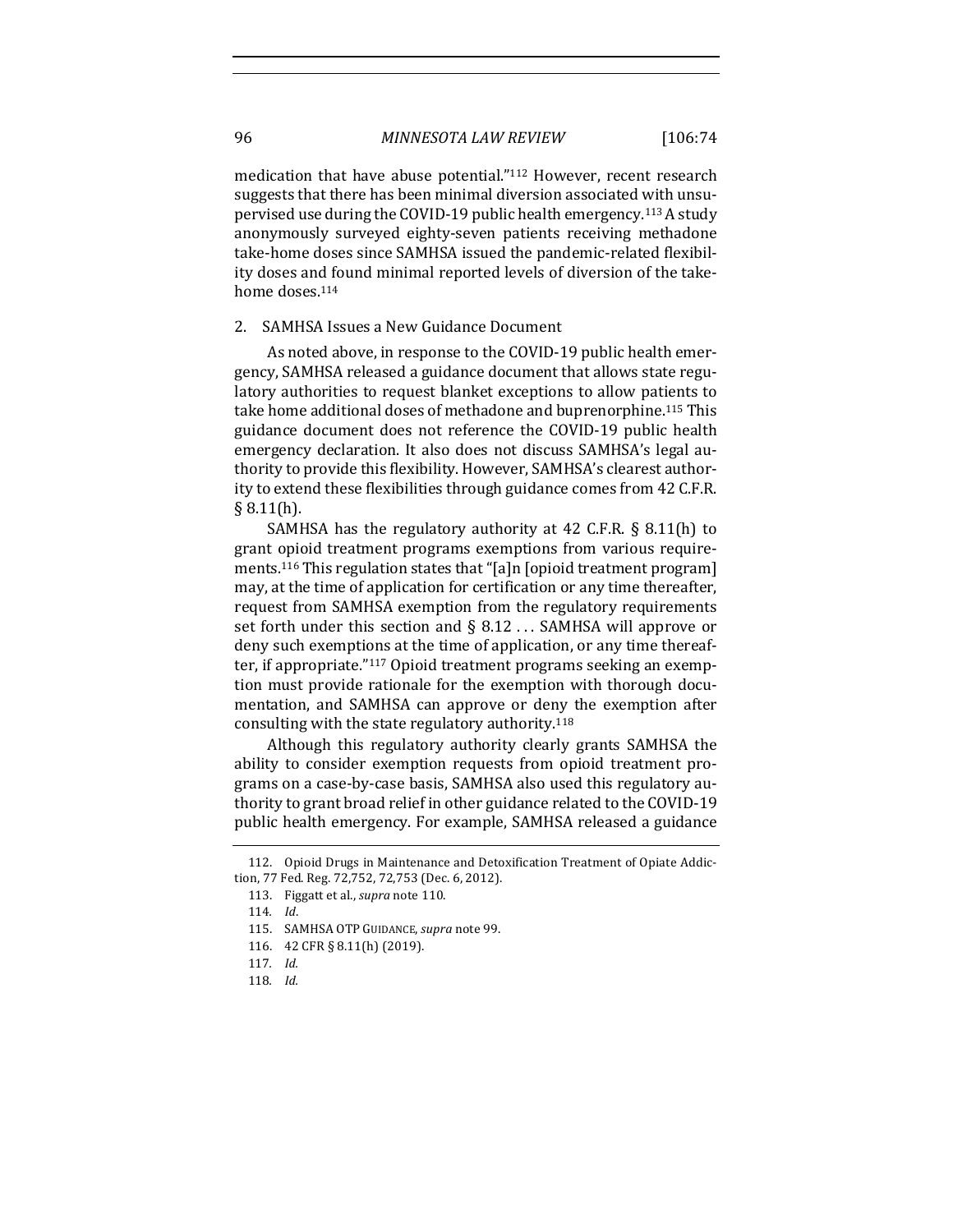document that exempts opioid treatment programs from the requirement to conduct an in-person evaluation before admitting a new patient to the program for buprenorphine treatment.<sup>119</sup> In that guidance document, SAMHSA points to its regulatory authority at 42 C.F.R. §  $8.11(h)$ , as opposed to its authorizing statute or the public health emergency declaration, for the legal authority to grant the exception.

Thus, SAMHSA is not bound by the presence of a public health emergency to draw again on this regulatory authority to grant a broad exception expanding unsupervised use. Based on its prior assessment of its authority in 42 C.F.R. § 8.11(h), SAMHSA can release a guidance document that, for example, allows states to request blanket exemptions for all stable patients to receive twenty-eight days of take-home medication and less stable patients to receive fourteen days of takehome medication after consultation. This approach could be especially helpful if the guidance clarifies that opioid treatment programs have discretion to determine what "stable" means and are not required to use the eight take-home criteria to determine when a patient can have a take-home supply. SAMHSA could pair this approach with an effort to evaluate its effects to inform future decision making.

#### III. A SEQUENCED APPROACH TO EXTENDING THE FLEXIBILITIES

The suggested pathways above give SAMHSA and DEA options to extend the pandemic flexibilities on an ongoing basis. If the agencies pursue rulemaking, they will need time to complete it, perhaps longer than the duration of the rest of this pandemic. In the meantime, the agencies could pivot to the opioid-specific public health emergency to justify extensions of these flexibilities. The Secretary of HHS can declare a public health emergency under the Public Health Service Act.<sup>120</sup> A public health emergency determination triggers emergency powers that permit the federal government to engage in special activities like spending funds on the emergency or suspending or modifying regulatory requirements.<sup>121</sup> On October 26, 2017, Acting Secretary of HHS Eric Hargan declared the opioid crisis a nationwide public health emergency.<sup>122</sup> The opioid crisis public health emergency has since been renewed fourteen times; most recently by HHS Secretary

<sup>119.</sup> SAMHSA FAQs, *supra* note 54. Although buprenorphine is more leniently regulated and can be prescribed by DATA-waived practitioners, it is occasionally dispensed directly to patients at opioid treatment programs.

<sup>120.</sup> Public Health Service Act of 1944, 42 U.S.C. § 247d.

<sup>121</sup>*. Id.*

<sup>122.</sup> U.S. DEP'T OF HEALTH & HUM. SERVS., *supra* note 1.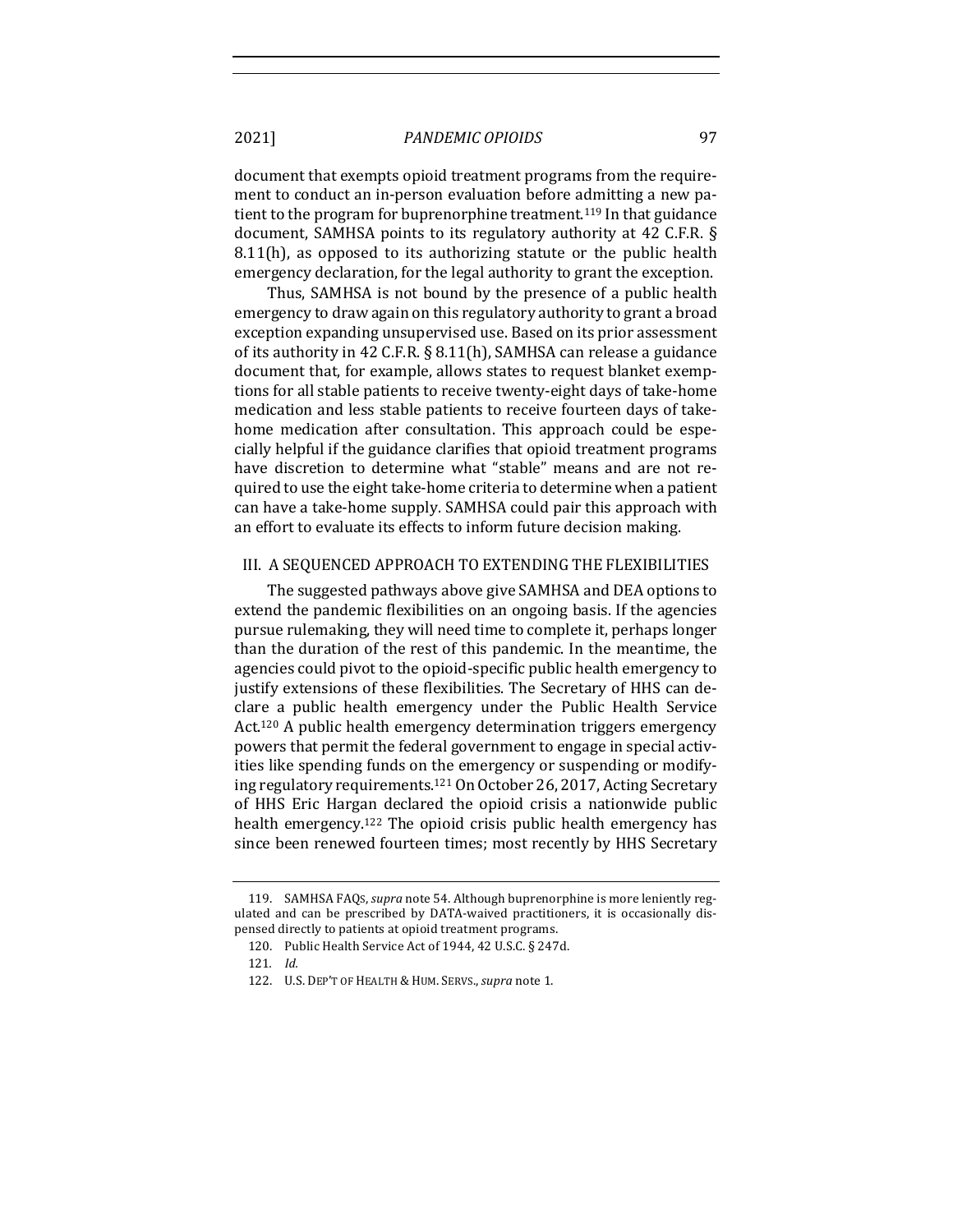Xavier Becerra on April 7, 2021.<sup>123</sup> To the extent that this public health emergency declaration continues to be extended, it could be used to support the extension of the pandemic flexibilities long enough to give the agencies time to complete rulemaking.

Turning to the DEA flexibilities first, DEA relied on the COVID-19 public health emergency as the basis for its action to permit telemedicine. As discussed above, under 21 U.S.C. § 802(54)(D), DEA has the authority to allow the "practice of telemedicine" when it is being "conducted during a public health emergency declared by the Secretary under section 247d of title 42."<sup>124</sup> Both the opioid crisis and the COVID-19 public health emergencies were declared under section 247d. Just as DEA used its authority to allow for the initial evaluation to be conducted via telemedicine during the COVID-19 public health emergency, it has the discretion as a matter of law to use that authority to extend that policy under the opioid-specific public health emergency. 

Second, just as SAMHSA used its regulatory authority at 42 C.F.R.  $\S 8.11(h)$  to exempt opioid treatment programs from the requirement to conduct an in-person evaluation to admit a new patient for the purposes of buprenorphine treatment during the COVID-19 public health emergency, it can use that regulatory authority to extend this exemption under the opioid-specific public health emergency. It can also use that regulatory authority to allow for increased unsupervised use, but it could choose to make this exemption contingent on the continuation of the opioid-specific public health emergency. As explained above, the regulatory authority at 42 C.F.R.  $\S$  8.11(h) does not require a public health emergency declaration for SAMSHA to provide exemptions to the regulations in § 8.12.<sup>125</sup> That provision gives the agency the discretion to exempt opioid treatment programs from any regulations in  $\S$  8.12 and does not stipulate the circumstances in which SAMHSA can provide the exemption.<sup>126</sup>

This option would not provide a permanent solution standing on its own, since the flexibilities would expire if or when the opioid-

<sup>123.</sup> U.S. DEP'T OF HEALTH & HUM. SERVS., RENEWAL OF DETERMINATION THAT A PUBLIC HEALTH EMERGENCY EXISTS (2021), https://www.phe.gov/emergency/news/ healthactions/phe/Pages/opioids-7April2021.aspx [https://perma.cc/3EV4-TRLF]. A public health emergency determination remains in effect for ninety days or until the Secretary determines the emergency no longer exits, meaning the Secretary must renew an emergency in ninety-day increments. 42 U.S.C. § 247d.

<sup>124. 21</sup> U.S.C. § 802(54)(D); 42 U.S.C. § 247d.

<sup>125. 42</sup> C.F.R. § 8.11(h) (2019).

<sup>126</sup>*. Id.*